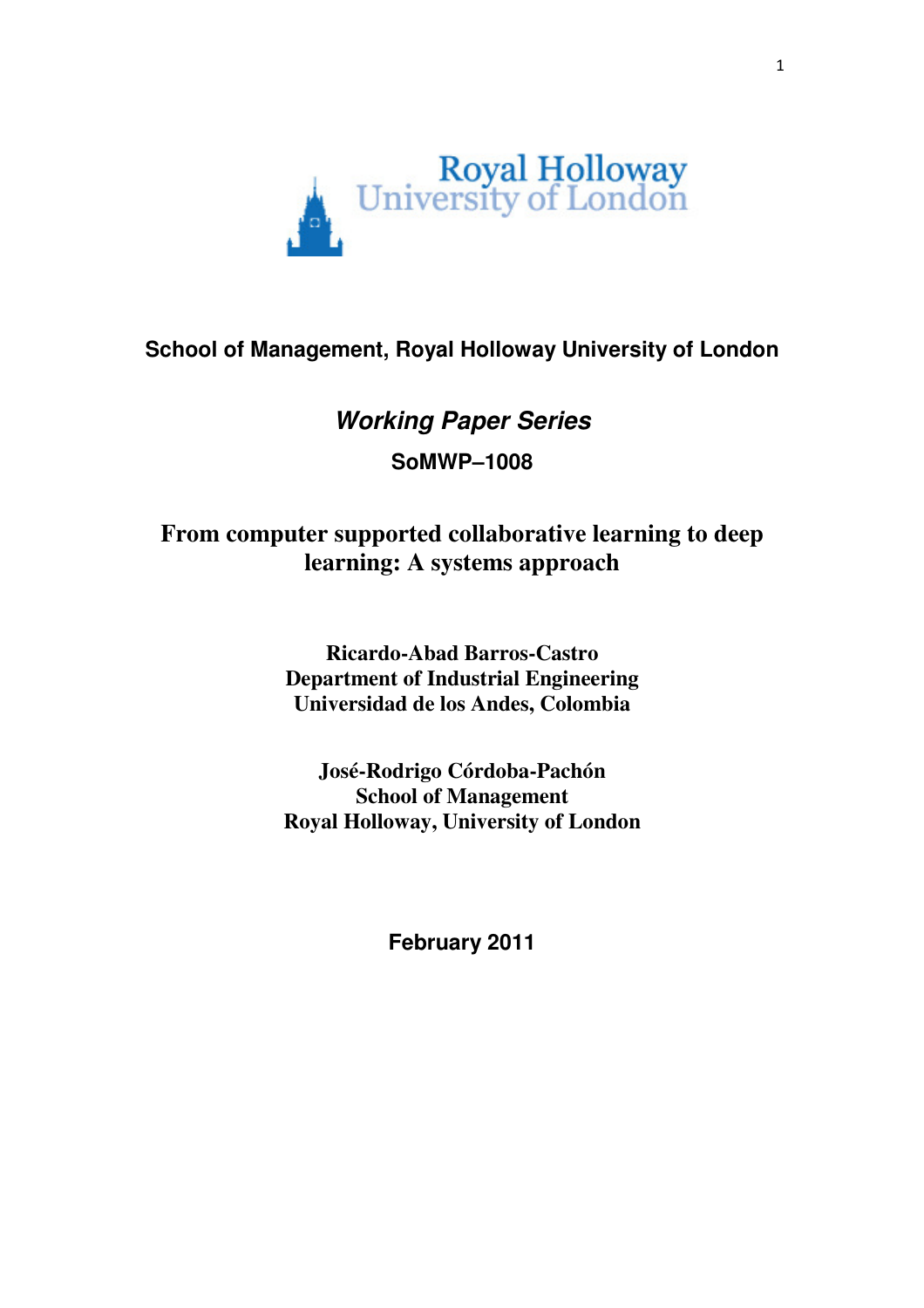The School of Management Working Paper Series is published to circulate the results of on-going research to a wider audience and to facilitate intellectual exchange and debate. The papers have been through a refereeing process and will subsequently be published in a revised form. Requests for permission to reproduce any article or part of the Working Paper should be sent to the publisher of this series.

The School of Management, Royal Holloway University of London has over 65 academic staff who are organised into different research groups. Currently research groups include: Accounting, Finance and Economics Strategy and International Business Marketing Technology and Information Management Organisation Studies and Human Resource Management Public Services Management

The School also has about 60 research students attached to the various research groups. A strong theme of research in the School is its international and comparative focus.

# Copyright © Ricardo-Abad Barros-Castro and José-Rodrigo Córdoba-Pachón

ISBN: 978-1-905846-48-1

Published by:

The School of Management, Royal Holloway University of London Egham Hill Egham Surrey TW20 0EX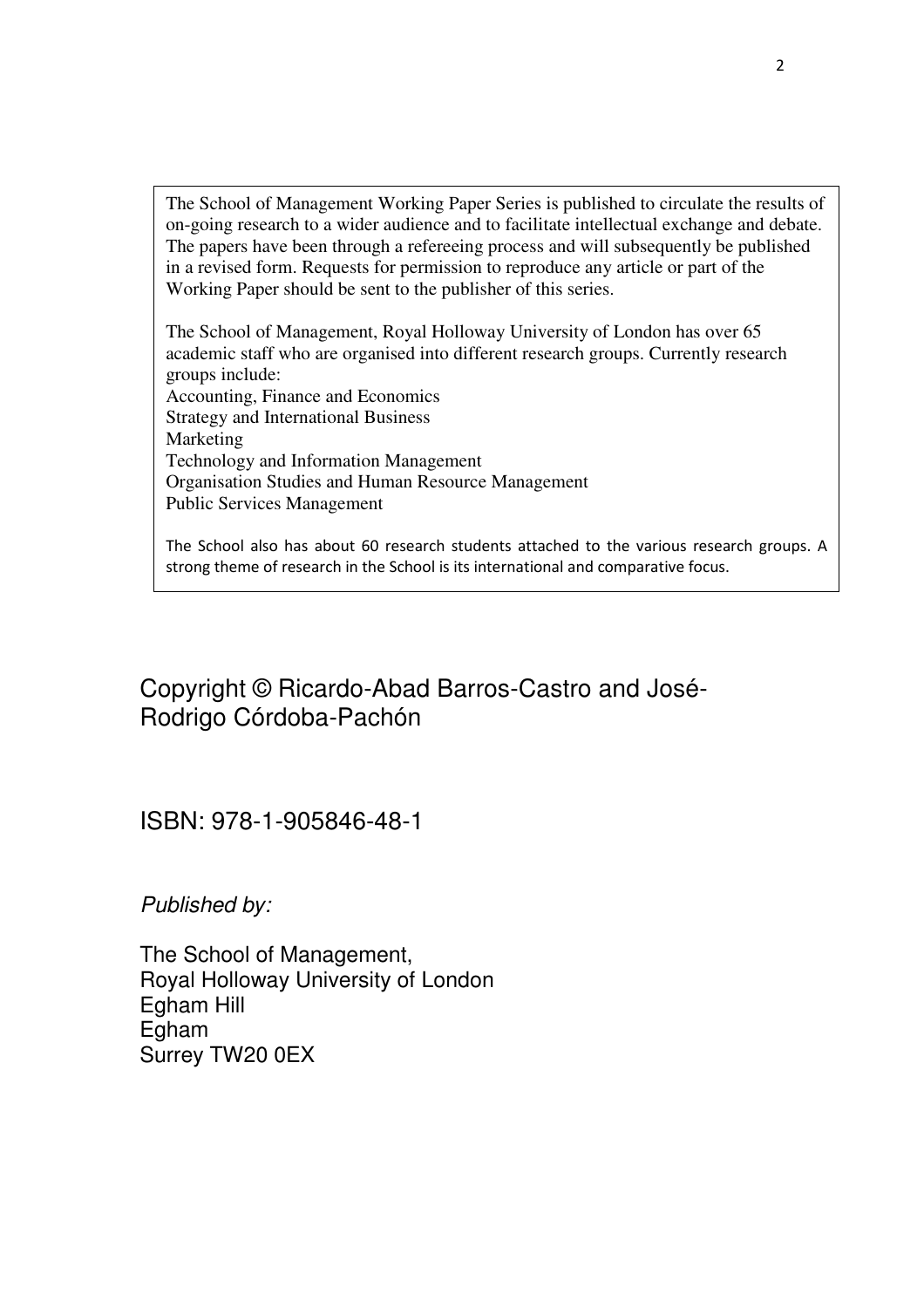# **From computer supported collaborative learning to deep learning: A systems approach**

**Ricardo-Abad Barros-Castro, Department of Industrial Engineering, Universidad de los Andes, Colombia and José-Rodrigo Córdoba-Pachón, School of Management, Royal Holloway, University of London** 

**Email: R-Barros@uniandes.edu.co and J.R.Cordoba-Pachon@rhul.ac.uk** 

### **ABSTRACT**

This paper presents a framework to help educators and designers improve their design, experiences and management of computer supported collaborative learning (CSCL). With increasing interest in this subject, a number of aspects (dimensions) related to both learning and the use of technology arise. How these aspects can be addressed in an integrated, comprehensive and inclusive way is a key challenge for CSCL. Using the idea of CSCL as a system, we relate a number of aspects in CSCL through a framework that aims to support future development and research. The paper concludes with implications on how to continue improving CSCL with the help of systems-oriented thinking.

Keywords: Computer supported collaborative learning; systems; systems-thinking; technology.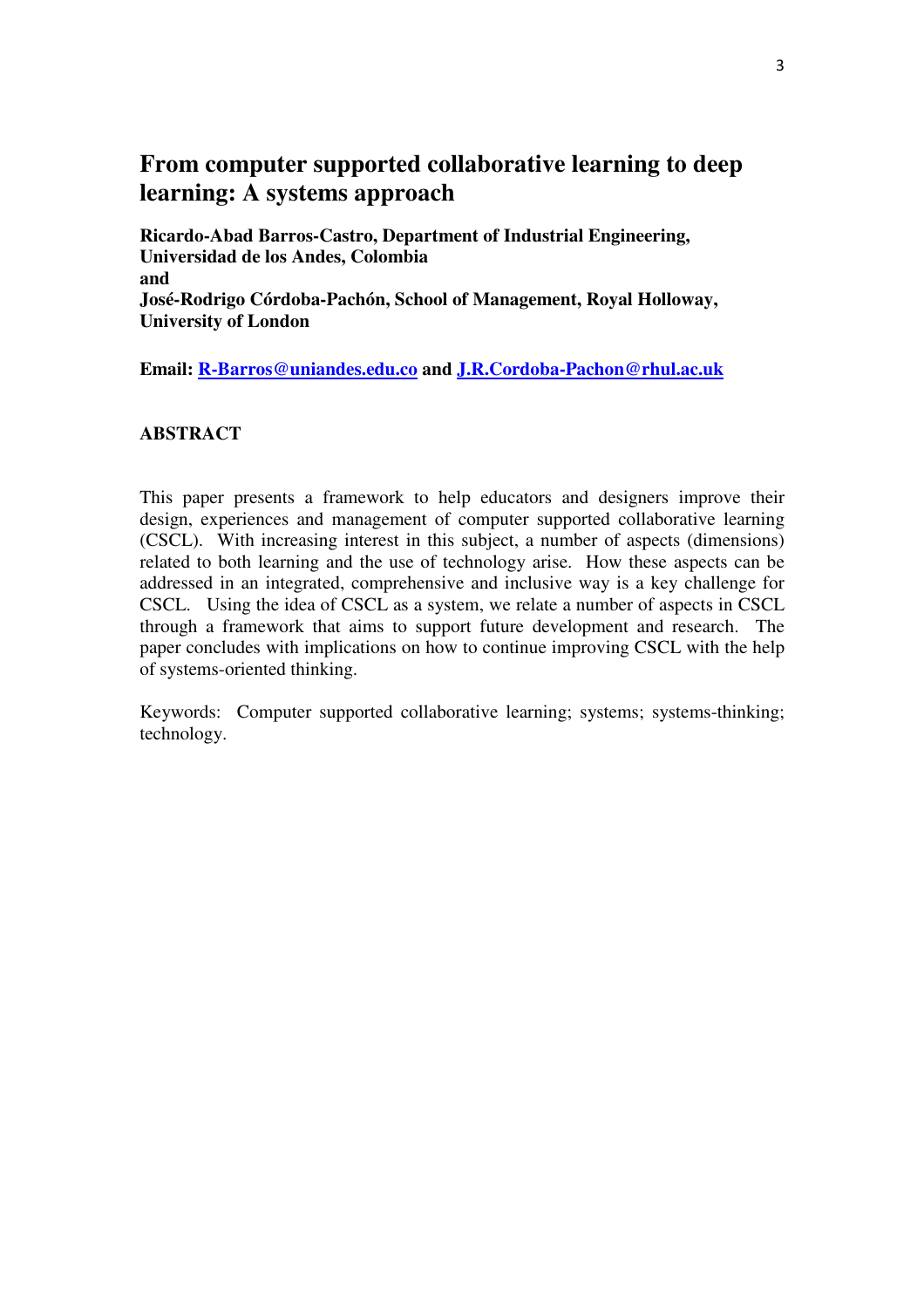# **From computer supported collaborative learning to deep learning: A systems approach**

Ricardo-Abad Barros-Castro, Department of Industrial Engineering, Universidad de los Andes, Colombia and

José-Rodrigo Córdoba-Pachón, School of Management, Royal Holloway, University of London

### **1. INTRODUCTION**

Worldwide, the use of computers and other information and communication technologies (ICTs) to aid human learning has been on the increase in the last few years. This use has been considered a new paradigm in education and has been called "Computer-supported collaborative learning" or **CSCL** (Lipponen, 2002; Lehtinen, 2003; Roberts, 2005; Stahl et al, 2006). The main motivation behind of the use of ICT is to facilitate collaboration and hence improve learning processes by means of sharing and distributing knowledge (Lipponen, 2002).

Due to its popularity, CSCL is being approached from different perspectives. Some include "traditional" ones focusing on cognition – the mental processes of thought (Strijbos et al., 2004b). Emerging perspectives on CSCL encourage educators and other stakeholders to explore and manage several other dimensions of the learning processes involved. These dimensions include but are not limited to the following: peer influence and pressure; the role of tutors and teachers; perceptions, values, goals, interests towards learning and learning performance of people involved; the availability of virtual environments on learning, and the influence of cultural and school norms (Lipponen, 2002; Lehtinen, 2003). Despite the emergence of alternative approaches in CSCL, a key challenge identified in the literature is how to address the above dimensions in CSCL practice in ways that are engaging, coherent, pluralistic, reflexive, flexible and coherent with learning outcomes, resources and contexts of development, (Lipponen, 2002; Kreijns et al., 2004; Roberts, 2005; Daradoumis et al., 2006; De Laat et al., 2006b; Gallivan & Benbunan-Fich, 2006; Stahl et al, 2006, Arbaugh et al., 2009; Arbaugh et al., 2010). This is a challenge for educators, administrators, technology providers and students.

This paper presents our effort to address all of the above dimensions and to develop a richer CSCL approach by conceptualizing it as a system. By this we mean looking, reflecting and acting upon them and their interactions and in relation to the learning context in which CSCL occurs. Our purpose is to improve CSCL and its underlying processes that make emphasis on collaborative learning. We develop a model to orient CSCL practice by considering different dimensions and challenges to make CSCL more effective in generating deep learning. This model can inform future designs, experiences and implementations of CSCL in a variety of contexts. As the paper reports, grounding this model on the idea of CSCL as a system helps us to identify a number of underlying factors and attitudes which could be better and more critically addressed in order to enhance students' learning environment and their performance expectations and outcomes.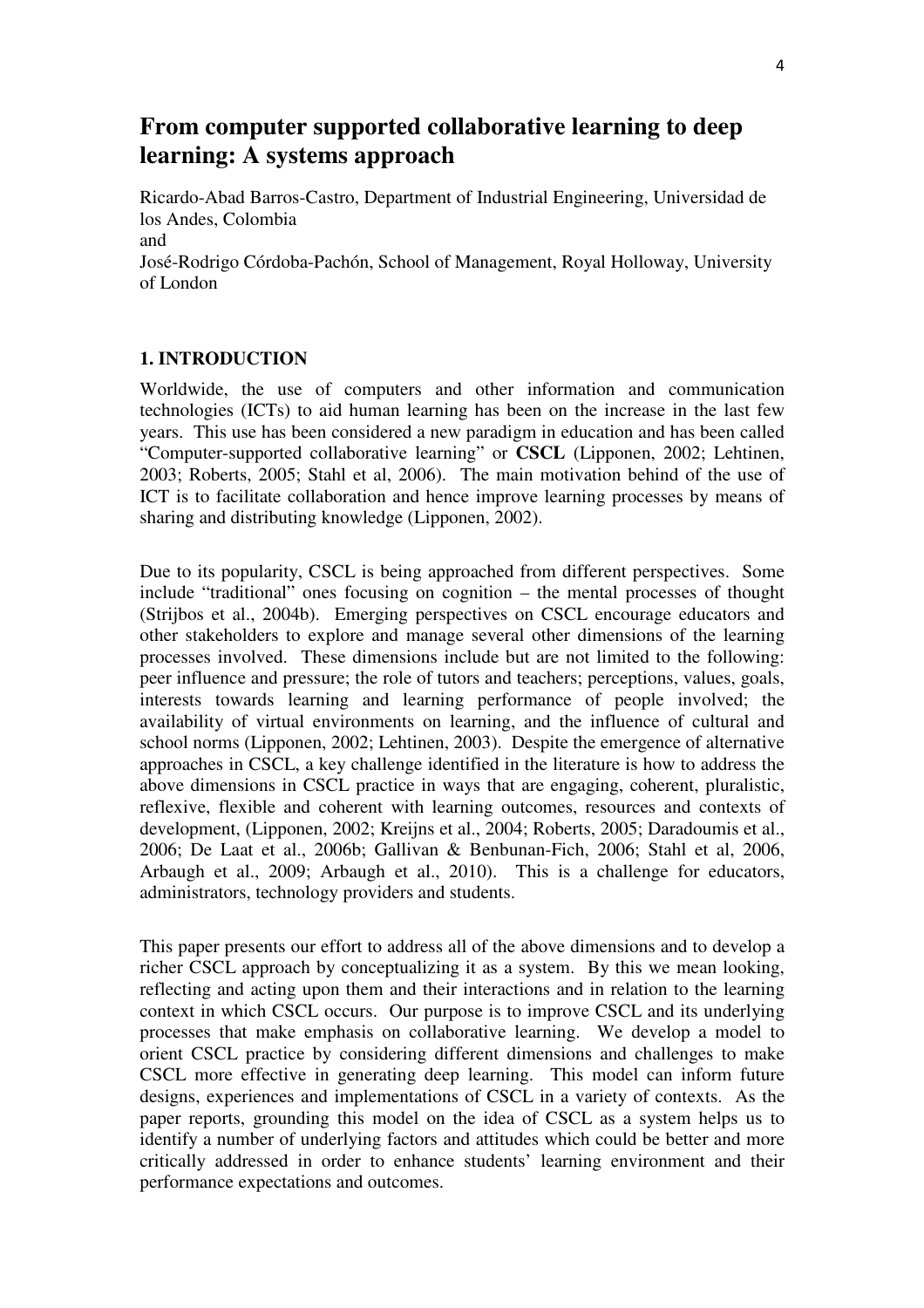We start our paper by identifying current challenges in computer supported collaborative learning CSCL. We then suggest a number of dimensions to consider in CSCL as well as their inter-dependencies. We conclude by discussing implications of the use of our model in practice.

#### **2. OVERVIEW**

This section is organized as follow. First, it presents the main definitions about CSCL, collaborative learning, and virtual learning environments. Then, based on research discussions, some important factors associated to these definitions lead us to consider a number of challenges to address in our approach.

### **3. WHAT IS CSCL?**

The use of information and communication technologies (ICT) in the field education is vast. Different forms of ICT to support education have been designed. Figure 1 identifies different types of learning-oriented uses of ICT in education including Computer Supported Collaborative Learning or CSCL. This figure is based on previous descriptions of VLEs presented by Harasim et al. (1995), Sharda et al. (2004), UNESCO (2004), Alexander (2006), and Allan (2002). As the figure shows, CSCL shares some common features with those other forms of virtual learning environments (VLE), including asynchronic learning network (ALN), virtual reality (VR) environments, and virtual or distance learning (VL-DL). All of these educational-technological models also share some research items with Human Computer Interaction (and the way of analyzing the role of learning "with", "at", "around" or "through" computers) (Strijbos et al., 2004). Specifically, CSCL shares common discussions with CSCW (Computer-Supported Collaborative Work) and in particular a quest on how to improve collaboration in the workplace (Newman et al., 1997). In our paper we leave aside looking for potential areas of overlap or differences between all these models of VLE. We focus on analyzing the role(s) of technologies in educational contexts, with collaboration as a foundation for learning. The table that follows shows characteristics of some of these models.

#### Figure 1.here

Traditional learning refers to practices focus on classroom in content, place, time, and the use of collaboration and computers is occasional (UNESCO, 2004). The figure also reflects the insight that different forms of learning using computers have originated a new version of e-learning called "blended learning". It refers to a mixture of type of media used, time and space of interactions, and the activities designed to enhance learning (Allan, 2002; Arbaugh et al., 2010). This new approach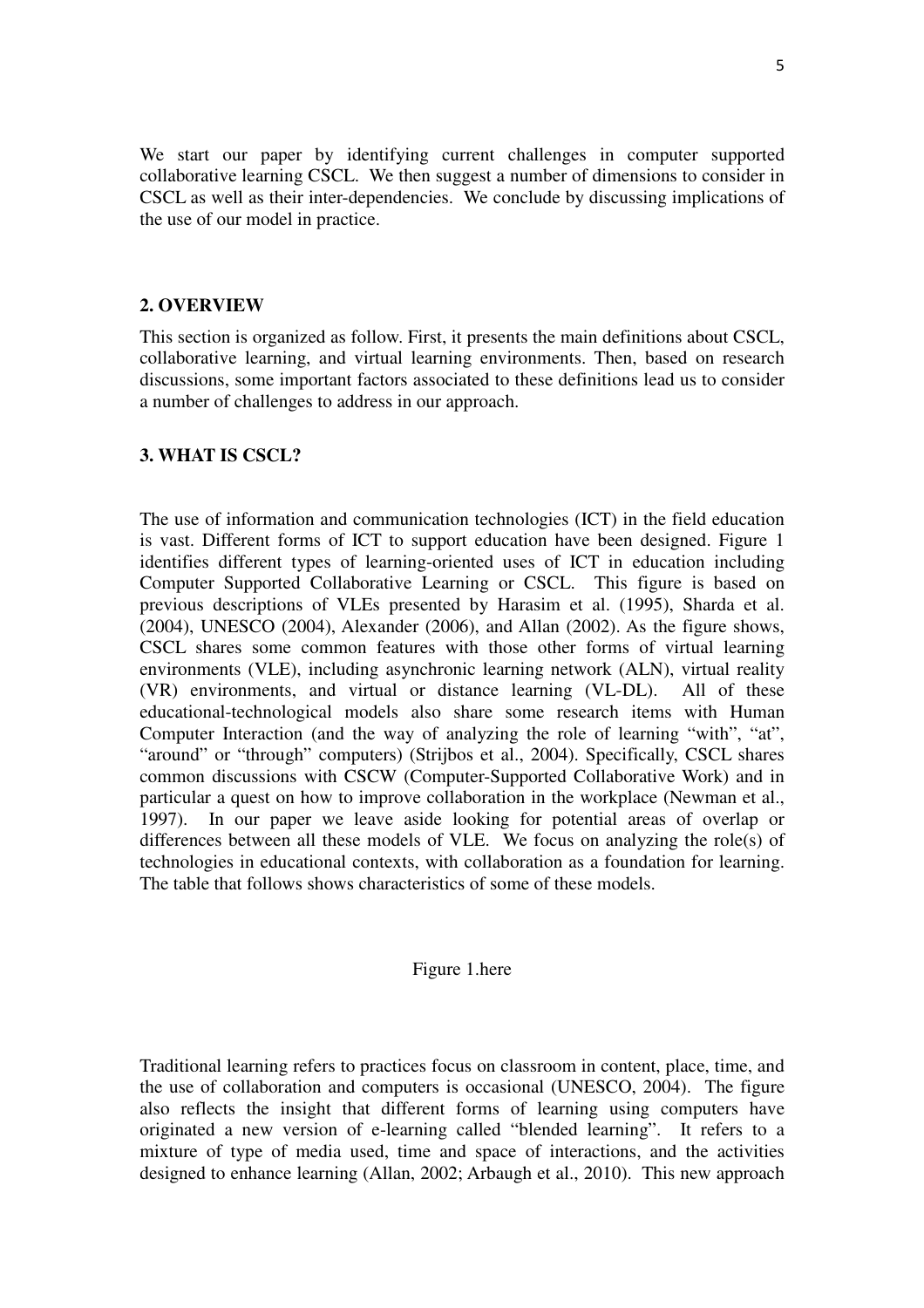to learning and teaching processes shared the main factors, discussions and challenges of its relative's forms of learning, including CSCL.

Despite similarities of the above approaches, some differences can be found between them. CSCL is centered in collaboration and computer (collaboration is mediated by computers), its purpose is support classroom content, having people in different place and probably in the same time (Lipponen, 2002; Alexander, 2006; Stahl et al., 2006). ALN is opened to groups of people to learn together, with their own pace, place, and time, using computers to mediated interactions (Harasim et al., 1995; Hiltz & Turoff, 2002; Sharda et al., 2004; Alexander, 2006). VL-DL is based on all the media resources created to support distance learning, that can promote classroom content but without interactions (Sharda et al., 2004, UNESCO, 2004). VR is based on all the media resources created to generate immersive presence (videogames, online games, simulations). VR can support learning by playing (Sharda et al., 2004).

The term "Computer-Supported Collaborative Learning (CSCL)" was proposed to refer to a new educational paradigm where the use of ICT to support collaborative learning was fundamental (Roberts, 2005). Generally speaking, CSCL means the inclusion of technical artifacts to mediate and support peer interactions with the purpose of enhancing collaborative learning (Stahl et al., 2006).

CSCL is focused on how collaborative learning supported by technology can enhance peer interaction and work in groups, and how collaboration and technology facilitate sharing and distributing of knowledge and expertise among community members (Lipponen, 2002; Kreijns et al. 2003). To achieve this, CSCL can be build through three levels of social infrastructure. According to Bielaczyc (2001) these layers are composed of 1) a cultural level (the philosophy and norms); 2) An activity level (practices), and 3) A tool level (technology). To Lipponen (2002) these layers have similar meaning but they are called: organizational, pedagogical, and technical challenges.

The synergies between these levels aim to meet the purpose of enhancing collaborative learning through the use of ICT. It follows that the pedagogical base of CSCL is collaborative learning. According to Dillenbourg (1999), collaborative learning is "a process by which individuals build knowledge, skills or attitudes occurring as the result of group interaction while solve a shared task or problem". At the heart of collaborative learning is the need of analyzing learning as a social and active process: the learners play an active role in constructing their knowledge, where interaction is important to understand each other and to generate a common language to performance a task (Dillenbourg et al., 1996; Webb & Mastergeorge, 2003; Salkind, 2004).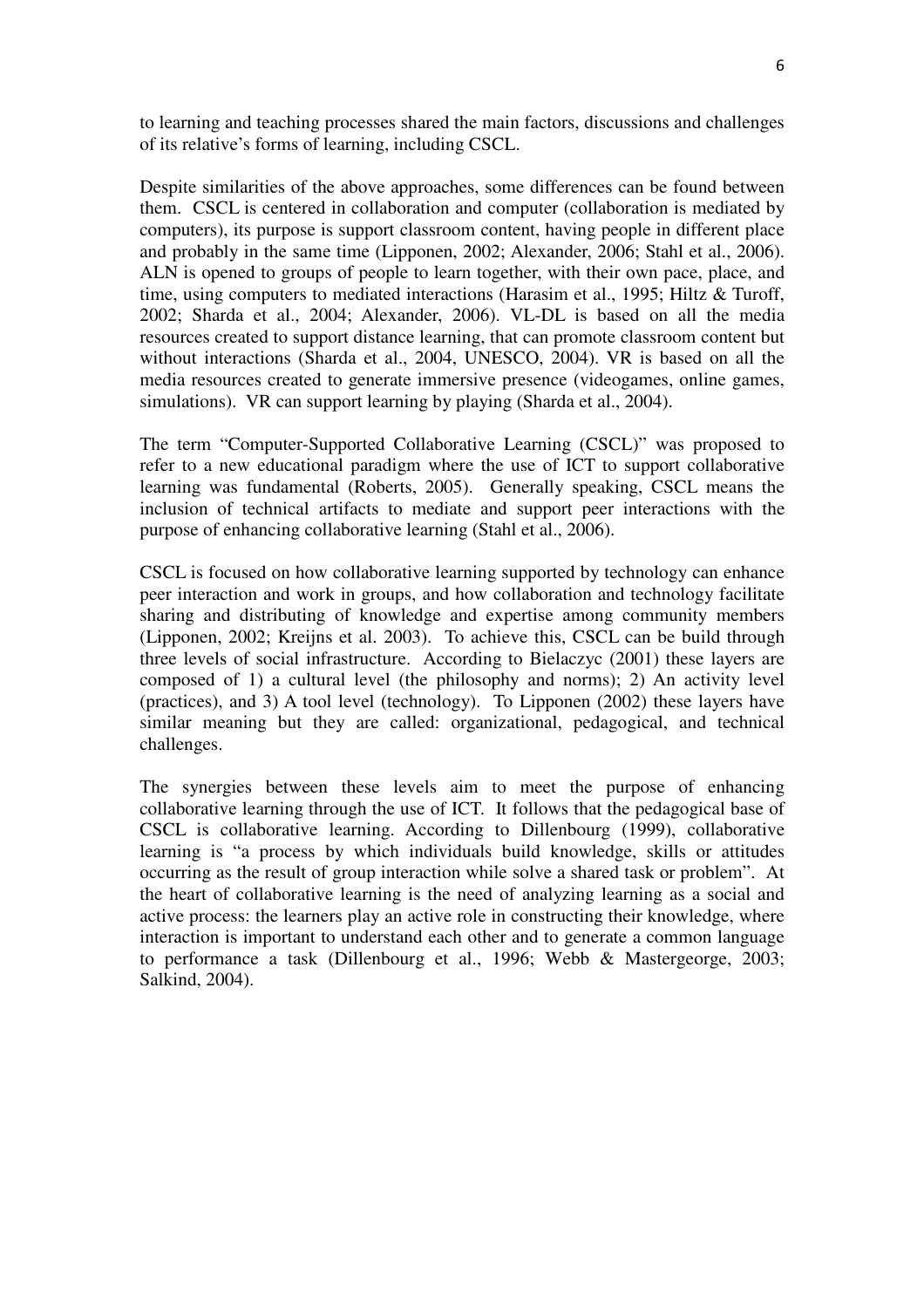The technological base of CSCL is the design of virtual learning environments (VLE) to support collaborative learning activities. Those VLEs has a structure that consists of:

- Knowledge all the necessary information to learn
- Collaboration real and virtual groups
- Consulting the teachers or tutors who give the right direction for learning
- Experimentation the practical work of the students in VLE
- Personal space all user-related information

This structure is supported by several technological tools such as, e-mail, discussion forum, chat, personal profile, notes, etc. (Sheremetov & Guzmán, 2002).

## **4. CURRENT DEBATES ON FACTORS INFLUENCING COLLABORATIVE LEARNING AND CSCL**

Having considered the conceptual bases of CSCL, we now highlight some of the main debates about CSCL design and analysis in order to identify a number of dimensions and challenges to address. We draw on discussions from the CSCL field in relation to its differences and elements from other types of learning approaches. We divide these into the following sections.

### **4.1 Discussions about the nature of the learning process**

### 4.1.1 The concept of learning

Researchers have proposed two main theoretical perspectives to support CL process within CSCL: Piaget's socio-cognitive and socio-constructivist perspective and Vygotsky' socio-cultural approach.

Although Piaget acknowledged the relevance of social factors, he emphasized the child's contribution to thinking and cognition. That is to say, Piaget focused on what the child does (explore, discover, rediscover) while he/she interact with the environment and how the child exports his/her cognition to the environment. From the Piaget's point of view, it is important to put the children into a context that permit them to explore different structures of the physical world and then, they can construct abstractly. So, the focus is on the children construction of the reality (Hergenhahn & Olson, 1997). For example, children can play with marbles and then, construct abstractions about how you can add "carrying". After that process, children can construct more abstractions based on their previous knowledge (Newman & Newman, 2007).

In contrast to Piaget and from a socio-cultural perspective, Vygotsky argues that development can only be understood within a social-historical framework. Vygotsky emphasized the contribution of the child's culture. Therefore, Vygotsky's perspective points out that cognition emerge from social interactions and the use of cultural tools (technologies, language, beliefs, social relationships,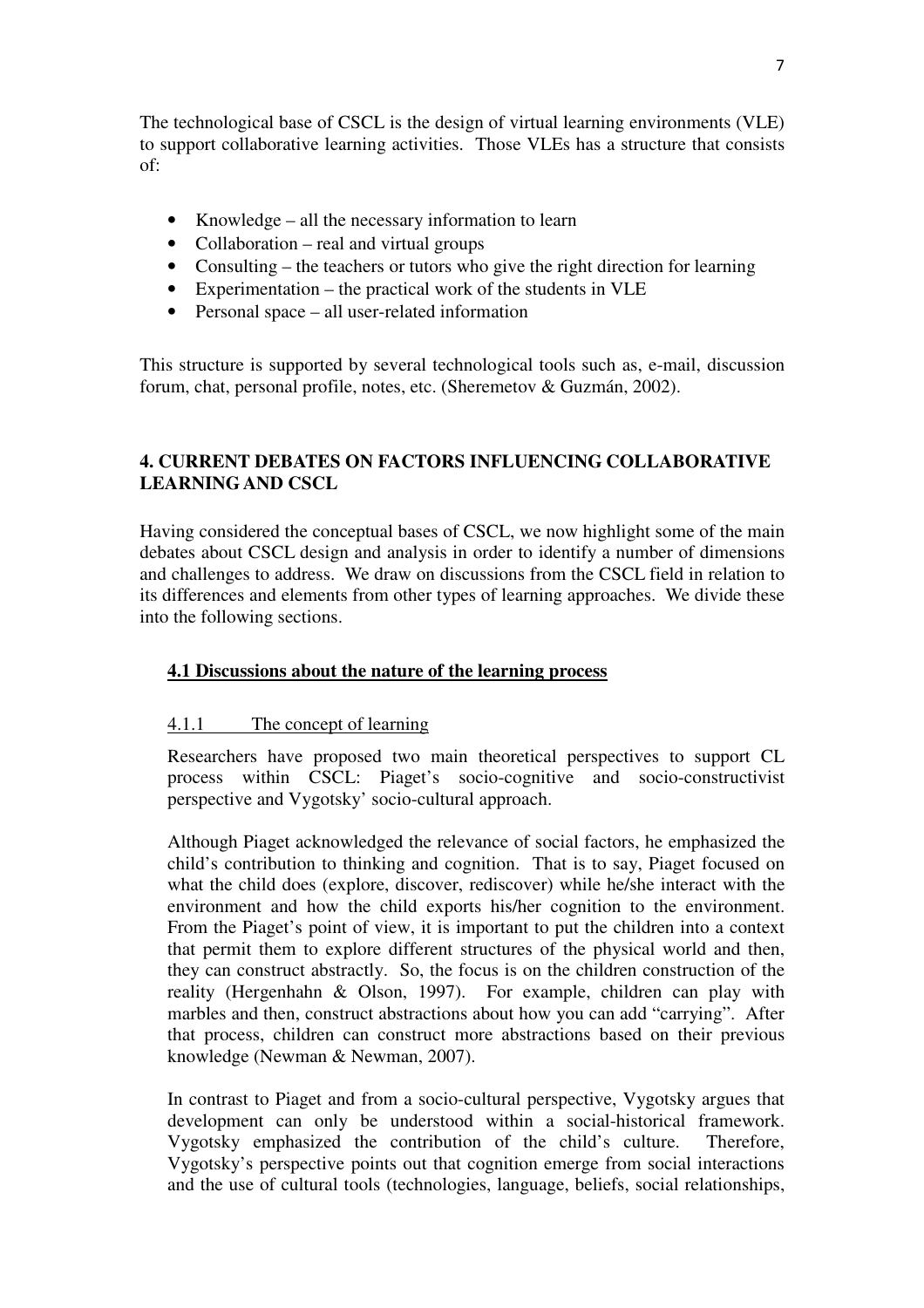patterned of customs, values, etc.) which are gradually internalized. Activities are socially constructed and have cultural meaning and value. So, culture is seen as a promoter of cognitive structuring or shaping. For example, for Vygotsky is important that children interact with peers and adults so, they can generate knowledge (Salkind, 2004).

Both Piaget and Vygotsky argue that language and thought play important role in cognition, in other words how a child apprehends and assimilates things and thus prepares him/herself to face future events (Ertmer & Newby, 1993; Hergenhahn and Olson, 1997; Webb & Mastergeorge, 2003; Salkind, 2004; Newman & Newman, 2007).

Both the Piagetian and Vygotskian perspectives embody constructivist and social views of learning. First, the learners play an active role in constructing their knowledge. Second, learning is considered a social process, where interaction helps individuals to generate a common language to performance a task as well as understandings between them (Dillenbourg et al., 1996; Webb & Mastergeorge, 2003). For example, in Piaget's constructivism, children interact with each other in pursuing the construction of their individual knowledge. This interaction can generate conflicts between different approaches to construct knowledge in groups. Nevertheless, interaction helps children to understand each other, solve their cognitive conflicts, and actively construct their knowledge (Salkind, 2004). In the case of Vygotsky, he presents the "zone of proximal development", that is, the zone that shows the difference between what a child can achieve independently and what he/she can achieve with help of a more capable peer. With the help of a more-skilled person, a process of negotiation and transformation enables the lesscompetent person to carry out a task or solve a problem (Webb & Mastergeorge, 2003).

Although Piaget´s theory focuses mainly on individual aspects in cognitive development, he inspires the formulation of a new approach which aims to generate better understandings about how social interactions affect individual cognitive development. This approach is called "socio-constructivist approach" and it is characterized by enhancing the role of interactions between an individual and others, rather that the role of action itself (Dillenbourg et al., 1996; Dillenbourg, 1999). Here there is a variation to the constructivist approach that focuses on social interaction.

These two perspectives are the building blocks to enable better conceptualizations of collaborative learning because they establish the need of learning as a social process where the learner has an active role as he/she interacts. While the sociocognitive and socio-constructivist approaches focus on individual development in the context of social interaction, the socio-cultural approach focuses on social activity, from which individual mental functioning develops (Salkind, 2004; Dillenbourg, 1999). Although these two perspectives differ, they are both necessary for an improved and richer understanding of the social dimension(s) of learning (Lipponen et al., 2003; De Laat & Lally, 2003; De Laat & Lally, 2005). Socio-constructivism leads us to seek evidence in learning activities of the cognitive, metacognitive, social, and motivational and attitudinal interactions, as well as on the meaning of these interactions. In contrast, the socio-cultural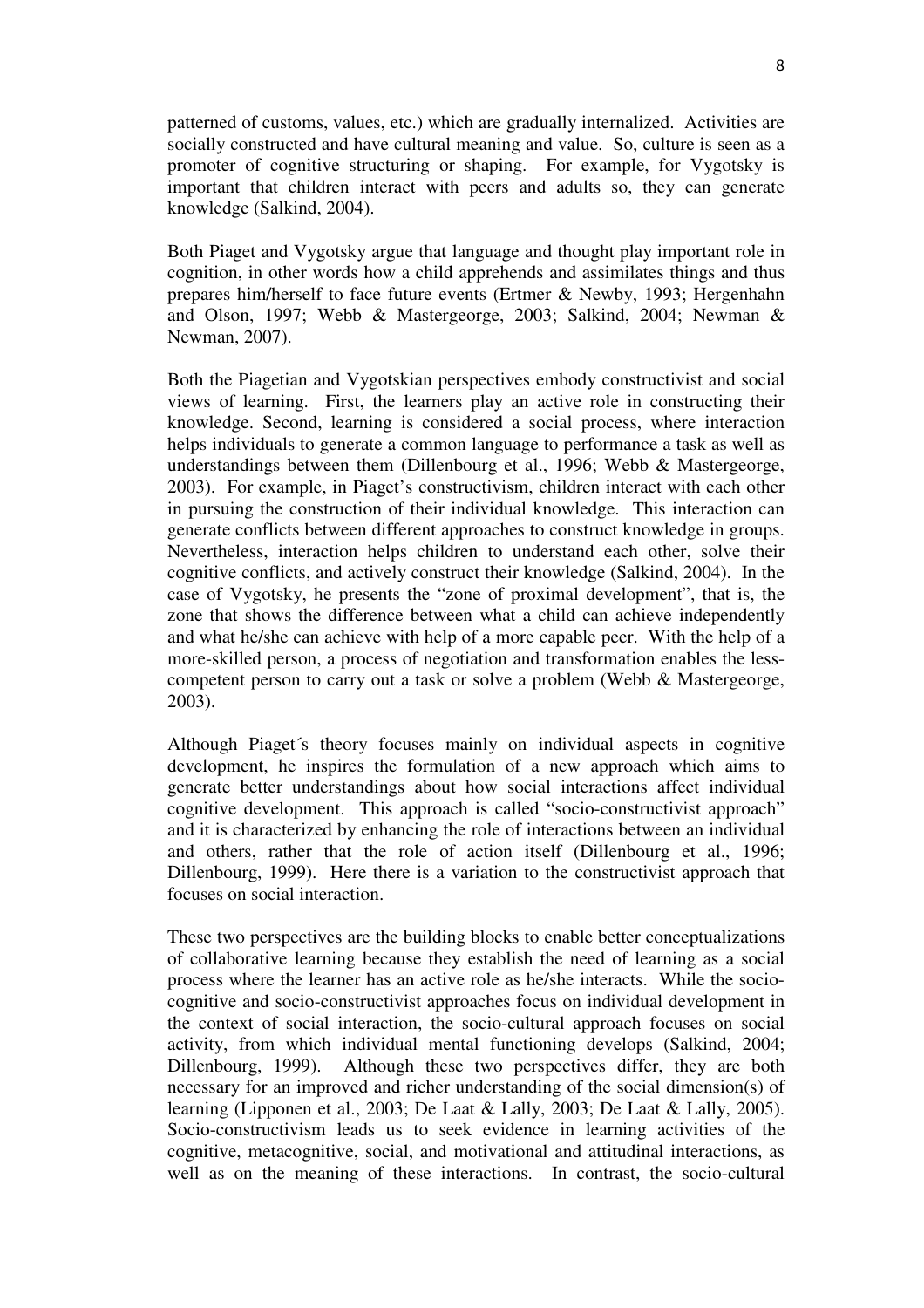perspective leads us to seek evidence of the influence of the child's context on his/her learning processes.

Current debate focuses on how we can organize a coherent theoretical and practical background to support CSCL processes. This would require among other things, to make it explicit that which educators and students have in mind as their learning purpose(s) and activities. Questions regarding the type of knowledge and skills that are going to be developed, the means by which learning is to be promoted, and activities facilitating it are key in CSCL (Kreijns et al., 2003; Strijbos et al., 2004b, Arbaugh et al., 2009) should be included in discussing about concepts of learning.

### 4.1.2 The meaning of "collaboration"

There are several discussions about what 'collaboration' means. Collaboration can describe a situation in which particular forms of interaction among people are expected to occur, which would trigger learning mechanisms, but there is no guarantee that the expected interactions will actually occur. Here, the main purpose of collaboration is the generation of explanations (building and delivering an explanation) (Dillenbourg et al., 1996; Dillenbourg, 1999; Roberts, 2005).

Other authors state that collaboration is a process by which individuals build knowledge, skills or attitudes occurring as the result of group interaction while solve a shared task or problem. This process of knowledge construction can be obtained via interactions, regardless of whether their main focus is learning or not (Haythornthwaite, 2001; Kreijns et al., 2003). The interactions are expected to generate equal contributions and participations (De Laat, et al., 2006) and should include actively search for information, engage in critical discussion, ask questions, discuss answers, make proposals, and reply to other proposals (Alexander, 2006). Whether the purpose of a collaboration is to enhance interactions or build knowledge is an element that is being currently debated.

### 4.1.3. Collaboration vs. cooperation

For some authors, cooperation involves division of tasks, solve sub-tasks, individually and then assemble together (Strijbos et al., 2004b; Alexander, 2006; Stahl et al., 2006) or a structure of interaction for well structure knowledge domains (Slavin, 1995; Strijbos et al., 2004; Alexander, 2006). Collaboration implies negotiation and sharing meaning in group (not individual) activities (Stahl et al., 2006), or a philosophy to guide interaction in ill-structured knowledge domains (Slavin, 1995). A key discussion here is on how research can deal with these similarities and differences in the process of analyzing collaborative learning environments. Research could help in identifying and describing differences in the design and implementation of CSCL processes. For example to support cooperative learning, CSCL should provide structured tasks, several arrangements of different types of discourses, as well as enabling the management of groups and individual roles (Strijbos et al., 2004b; Alexander, 2006). To support collaboration, less structuring in these aspects should be promoted.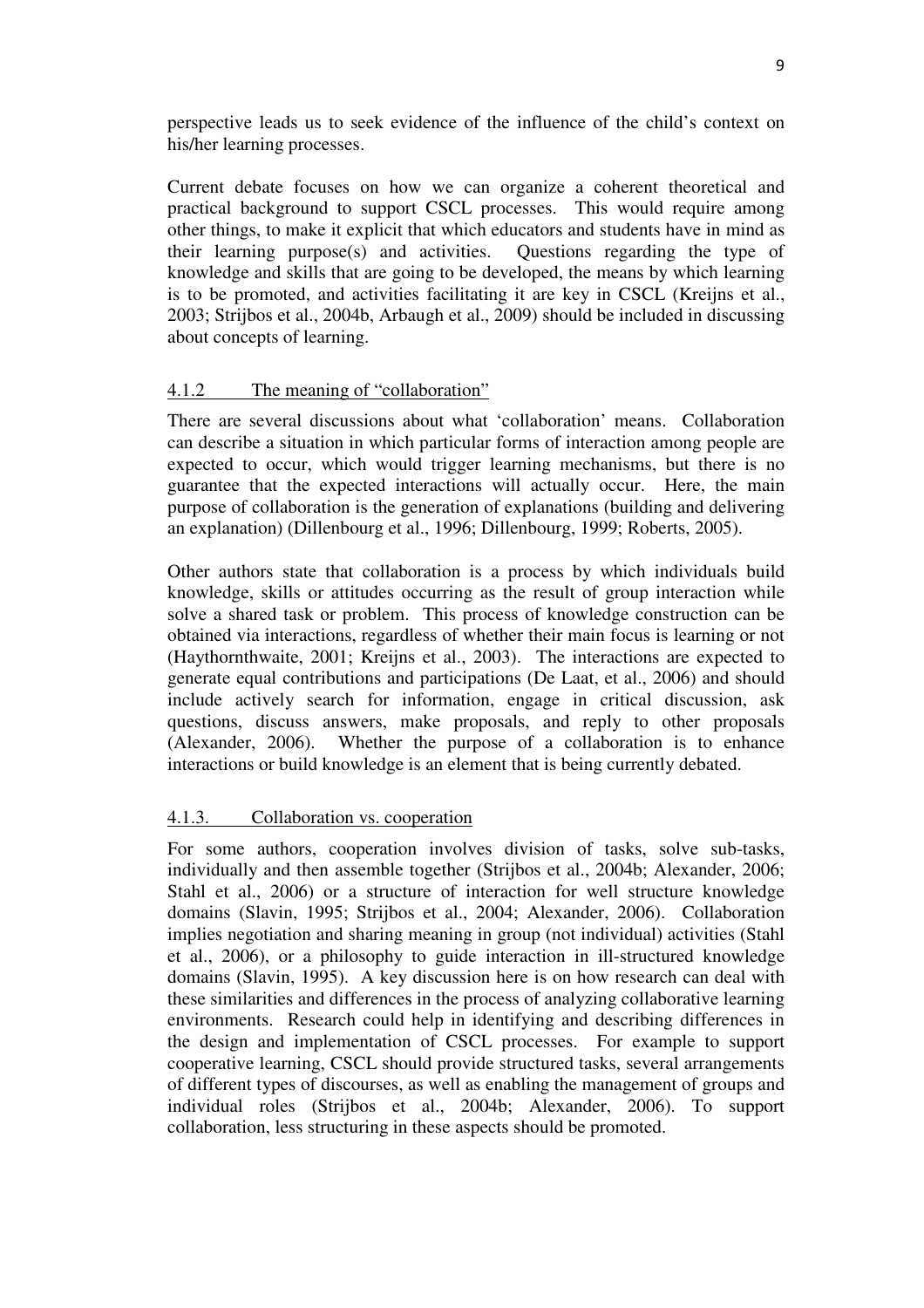#### 4.1.4. Group factors

Previous studies have found that group size should be small in order to better guarantee work of all members and the greater to guarantee diversity and creativity of ideas and skills. Group of 3 to 6 members have been recommended (Harasim et al., 1995; Bordogna and Albano, 2001).

In addition, group composition should consider diversity and homophily. Heterogeneous groups rely on the learners' socio-cultural characteristics, their skills, beliefs, among others. This kind of group promotes more stimulating thinking due to its diversity. Some advocates of group diversity conject that people have different ways to represent and to approach a given problem, and this diversity (affected by training, experience, and socio-cultural characteristics) can produce good results in groups (Page, 2007).

In contrast to diverse groups, homogenous ones are said to promote more cohesion and satisfaction (Slavin, 1995; Graham, 2002; Sharda et al., 2004). Homophily theory predicts that people are more likely to interact with individuals similar to themselves in respect to a variety of qualities and characteristics such as age, gender, education level, and values, among others (Yuan & Gay, 2006).

Social network theory (Wasserman & Faust, 1994) identifies some additional factors that could be included in understanding the influence of groups in collaborative learning. This theory focuses on studying emergent social structures that are generated through the relationships between people (Sanz, 2003). Social network analysis has its focus on the social network positions. It refers to the relation between learning performance, knowledge building, and the position occupied by the learner in the network (Wasserman & Faust, 1994). Previous studies have found that the network positions have significant impacts on individual and group outcomes because the structure of social interactions promotes or restricts access to information, feedback, strategic information, and social support, among others (Haythornthwaite, 2001; Lipponen et al., 2003; Hurme and Järvelä, 2005; Daradoumis et al., 2006; Hurme et al., 2006; Cho et al., 2007). So, the way network structures promoted by CSCL activities should be aligned with the purpose of the learning.

Therefore, design of CSCL activities should pay attention to group composition, influences within and outside the group and their impact on the learning purpose and outcomes.

#### 4.1.5. Attitudes

Students and teachers' beliefs and attitudes affect the learning process (Markauskaite, 2007; Strijbos et al., 2004b; Arbaugh et. Al, 2009). Students build their beliefs about the learning content, the learning activities and the technical support through their experiences. Attitudes shape students' behaviors in ways that have extraordinarily powerful (and often negative) consequences (Schoenfeld, 1990; Strijbos et al., 2004). They highly contribute to determine the amount of time that people are willing to devote to learning (Sharda et al., 2004; Joiner et al., 2005; Arbaugh & Benbunan-Fich, 2006; Finegold & Cooke, 2006; Dewiyanti et al., 2007; Imhof et al., 2007). The challenge for educators in CSCL is to be able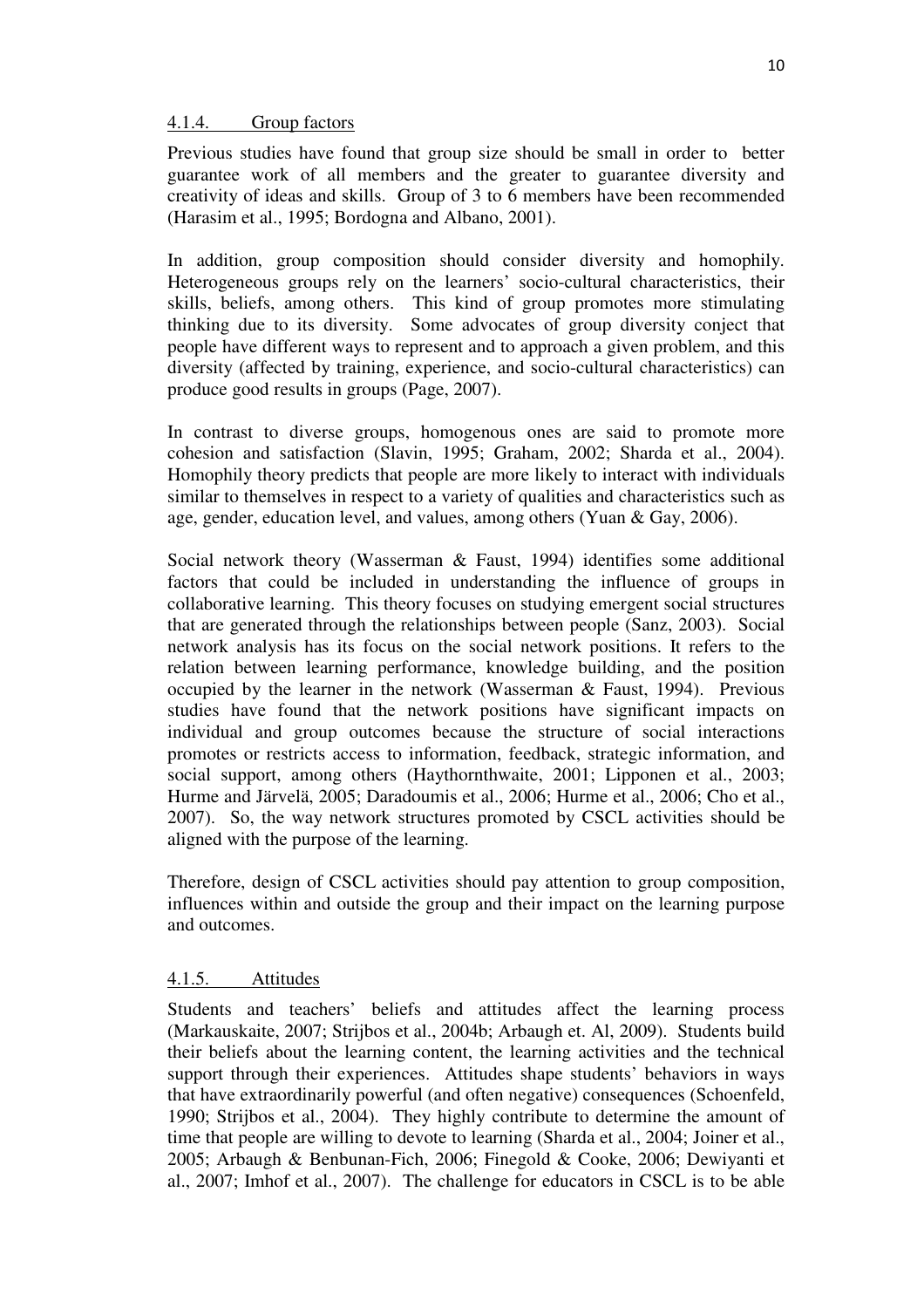to identify and address changes in students' attitudes in order to make appropriate decisions about the learning that is being promoted.

### 4.1.6. Engagement

A key expected outcome of CSCL is deep learning because it seems to promote sharing and knowledge construction through discussions within groups, where people have to reflect about new information and previous knowledge (Newman et al., 1997; Suthers, 2006). To achieve deep learning, CSCL should effectively contribute to engage learners and teachers in this process (Stahl et al., 2006). "Engagement" is "active involvement". It refers to encompass attitudinal and cognitive aspects of learning process. It can be affected by factors like those mentioned previously (social interactions, task characteristics) (Helme and Clarke, 2001). Engagement includes not just accessing and receiving continuous technical support for CSCL. It should also involve developing appropriate levels of ICT Literacy in learners and teachers, as well as developing new pedagogical strategies, which often require more amount of time dedicated to the learning processes at hand than traditional strategies (Lipponen, 2002; Lehtinen, 2003; Markauskaite, 2006): From the students' perspective, engagement in CSCL requires not only abilities to develop the task, but also acquiring and maintaining if not developing further ICT skills (i.e. use of computer and Internet, analysis of information and communication), and communication skills. Engagement in CSCL also requires extra-time for discussions with peers. From the teachers' perspective, the design of CSCL tasks, the control, monitor, feedback processes demand more time and new ICT skills than a class designed to be 'executed' only in the classroom (Arbaugh et al., 2010).

# **4.2 Discussions about Technological aspects**

The inclusion of technology in education has presented new challenges to the collaborative learning field. Aspects such as the design and analysis of VLE which can result in changes in pedagogy need to be better understood and managed to effectively support collaborative learning. Regarding the design of VLE, this implies several aspects:

- According to theories of technology design such as social presence and media richness (Kreijns et al., 2003: Kreijns et al., 2004: Sharda et al., 2004), the virtual learning environment should guarantee a "social space to interact", as real as in face-to-face interactions (Hiltz & Turoff, 2002; Kreijns et al., 2003; Kreijns et al., 2004; Strijbos et al., 2004). This social space can be a set of virtual interactions or a mixture between face-to-face and virtual communication (Benbunan-Fich and Hiltz, 1999; Sharda et al., 2004; Strijbos et al., 2004a; Strijbos et al., 2004b; Alexander, 2006). The design of the virtual environments must be simple. In other words, it should not be overloaded with visual images. The VLE should be easy to use and useful, should accomplish the purpose for what was design (Sharda et al., 2004). To ensure this kind of requirement is met is a challenge for researchers and practitioners.
- There may be asynchronous or synchronous interactions. The asynchronous interactions promote deeper reflections and creative analysis; the synchronous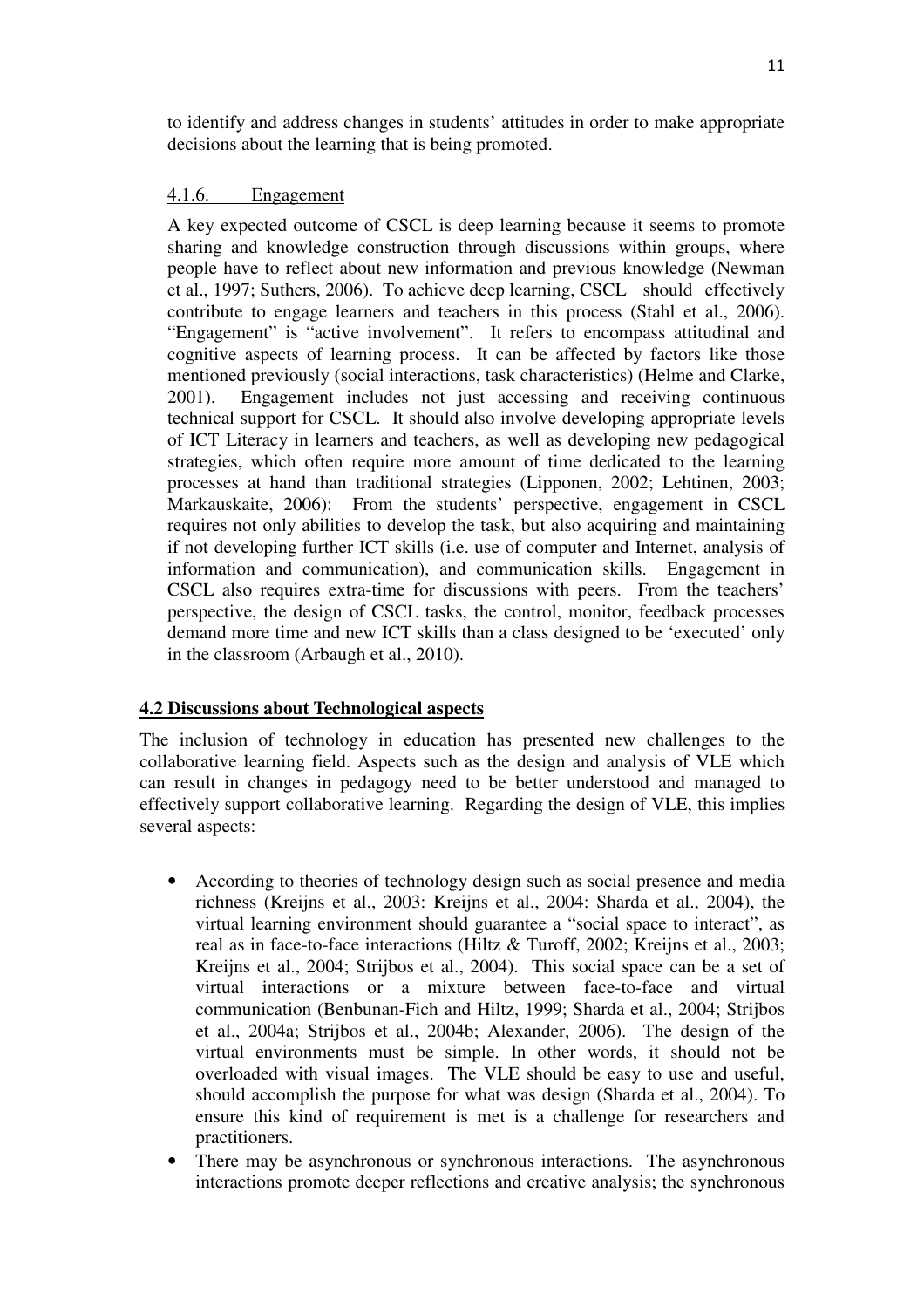interactions generate more consensus (Harasim et al., 1995; Benbunan-Fich and Hiltz, 1999; Alexander, 2006). Both need to be supported with technology.

As we mentioned before, CSCL has Collaborative learning as a key educational strategy that makes emphasis on the 'group' as a vehicle for learning. With the availability of technology, this aspect can be supported and enhanced. In CSCL therefore computer mediated interaction gains importance as it can contribute to support group-based activities which in turn can foster collaborative learning. However, CSCL is not only applying technology, but implementing ways of learning with both human and technology support (Kirschner et al., 2004). Both of these aspects are to be considered interlinked and in relation to the context of application, so that appropriate strategies to design and support group-based activities make the most of appropriate technologies.

### **4.3 Discussions about the context of application of CSCL**

Previous challenges related to learning process and use of ICT in education lead us to consider another challenge in relation to the context in which CSCL is used and managed. These do not belong to other areas of discussion or are not directly considered in CSCL activities. Attitudes to the CSCL process itself, as well as previously acquired habits towards ICT have become relevant to consider in the analysis of CSCL processes (Clayborne & Steefeldt, 1991; Galvis, 1998; Imhof et al., 2006). These factors also relate to wider socio-economic considerations. For instance low levels of income and education, access (or lack of it) to ICT (computers and Internet), costs associated, distance and accessibility to educational sites to take part in CSCL activities and family support seem to influence CSCL processes and outcomes. Consideration of these and other factors and their treatment during CSCL should be paid; assessment of what can be managed and what is outside of the control of educators and managers should also be made.

As illustrated by the discussion, there are different aspects that need consideration and which are related. Technology can facilitate and enhance collaborative learning, but at the same time, this type of learning needs to be carefully designed and managed. Both technology and learning aspects can then be matched, but again, careful consideration of the context of learning and use of technologies needs to be made. This type of context should be considered in terms of the people that are to be involved as well as of institutional and other constraints that could affect and be affected by CSCL efforts. Inter-connectedness between aspects, technologies, ways of learning, and groups of individuals is to be continuously fostered and encouraged.

# **5.0 A SYSTEMS-BASED NOTION OF CSCL**

Having considered the different dimensions of CSCL, our purpose now is to integrate them so that we can we address them in a coherent and consistent way, enabling us also to design activities in each of the above dimensions and consider the potential inter-relationships between them.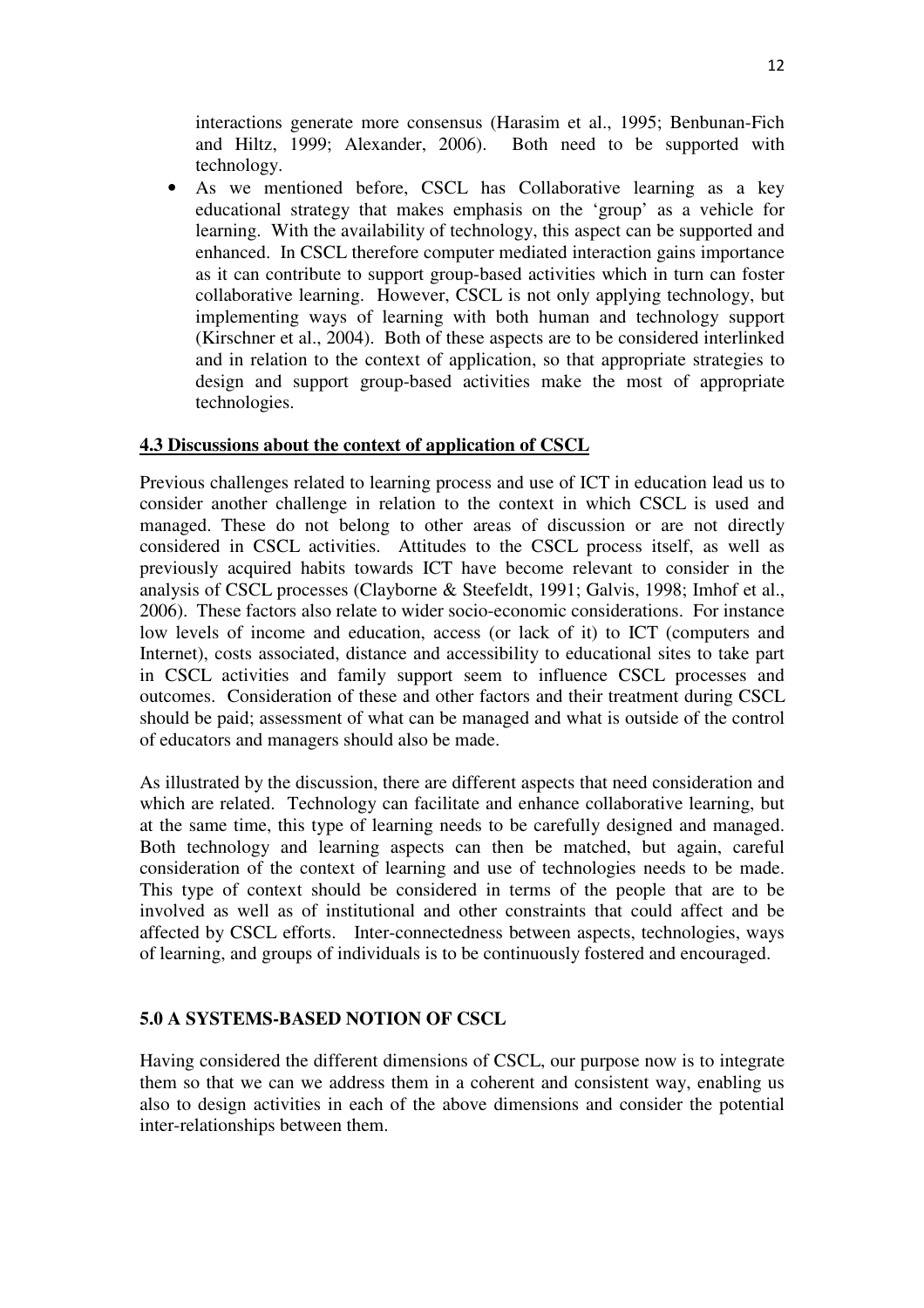The idea of a system as a set of inter-connected parts whose interaction generates a number of emergent properties is not new. In the realm of education, this idea has been used to promote a radical rethinking of what we define as useful learning. Banathy (1992) encourages educators, students and administrators to think of how educational systems should respond to demands from the 'outside' or the environment of these systems, considering feedback from both the inside and outside of them. Systems' stakeholders should endeavor to help students co-design and learn what is relevant to such an environment so that theory and practice are strongly related and reflected upon. The idea is valuable, although a key barrier to its implementation is the existence of institutional constraints and ways of educating that, according to Ackoff (1981), can result in privileging senior managers and educators rather than students themselves; the latter get at least an approval to go and learn what is relevant in a job; lack of relevance about what is taught can be seen as a lack of incorporation of feedback from the systems' environment.

At a micro-level, the idea of a system is used as a metaphor to facilitate understanding of how student groups work and how their interactions can be supported so that they can engage more effectively in collaborative learning and deepening a group's learning capabilities (Homans 1957; London and Sessa 2007). In this regard, the notion of a system can be used to organize an educational effort, look at how elements (technological and non-technological) and their interactions can be managed. It can also be used to promote attention to, coupling or adaptation to groups' immediate surroundings or environment, and to reflect on internal and external factors that influence learning processes. Feedback from how each element of a group or a programme contributes to the whole activity of education can be collected from inside and outside and incorporated in improving educational initiatives or activities.

We now approach CSCL as a learning system whose composing elements produce improvements in learning through collaboration and supported by the use of ICTs. A proposed learning model of this system is presented in figure 2. This model takes into account previous proposal models to approach interactions and technology artifacts in CSCL (i.e. Sharda et al., 2004; Strijbos et al., 2004). Besides, this model adds to those models other dimensions of CSCL processes. In summary, this model considers each element as addressing the dimensions and challenges identified.

#### **Figure 2: in here**

The model takes into consideration different aspects of CSCL as described above: collaborative interactions (with factors such as group composition and nature, frequency, and evolution of interactions), attitudes of people involved towards the CSCL process, technological aspects of design, and the context of application (in use). The model shows that there are inter-dependencies between these aspects, so that any action in one aspect has (or will have) impacts in each other. Embedded in the model is an assumption that it helps align and monitor each aspect or dimension and its connections to the others. Feedback process between dimensions helps people responsible for CSCL to assess what happens in one dimension and take appropriate changes.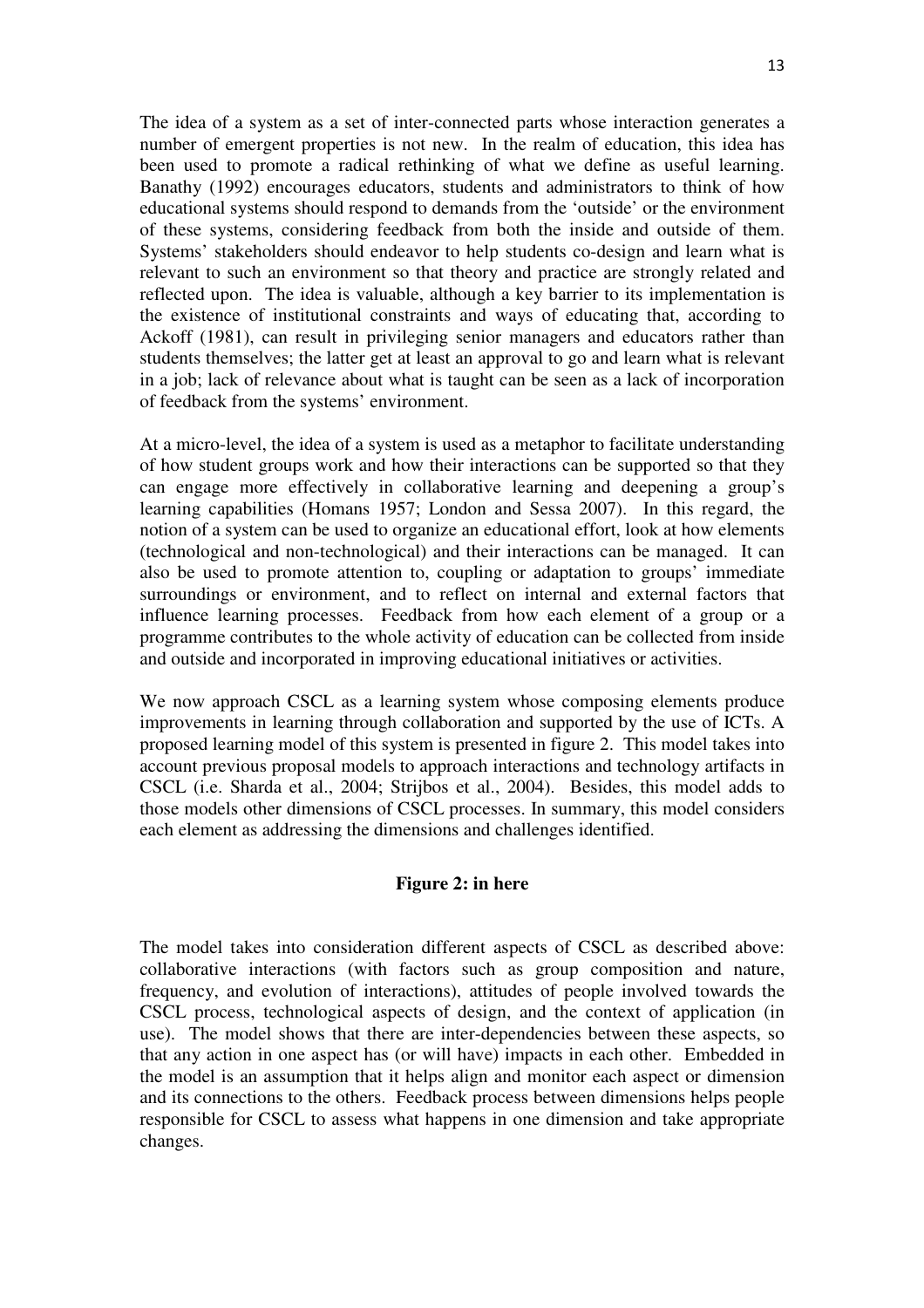#### **6.0 IMPLICATIONS FOR PRACTICE**

Looking at these inter-dependencies in more detail and in relation to implications for practiced in implementing the above model, the first consideration it brings is the learning purpose(s) that CSCL should serve. Questions and reflections on this dimension will affect what is designed and implemented in the others. For example, if the purpose of using CSCL is to promote discussions about a particular topic in order to help students understand the meaning of certain concepts, then CSCL activities (duration, type), their interactions (social, technologically mediated), group composition, individual and group attitudes should be aligned with. The design of technological support (i.e. VLE) should be oriented to facilitate discussion at different levels according to the levels of difficulty of concepts to be taught. Group diversity should be considered, and positive attitudes could be promoted according to the topic being discussed.

Furthermore, there also are inter-dependencies within and between each dimension. Table 1 (appendix) shows the different aspects to be considered, their interdependencies and some important questions about issues to be considered. For example:

- Technological aspects of the VLE (forums, chats) can promote more effectively social or task-related interactions. Additionally, designer should consider the VLE the same direction that the type of interactions that they want to promote: for example, deep conceptualizations about a subject in forums or brainstorming ideas to create some solutions in chat rooms. If those interactions are going to be within groups or between groups is another consideration to take into consideration (relation between dimension #2 and #4 of the table).
- Attitudes towards collaborative learning activities or technological aspects could affect to, or be affected by, collaborative interactions or technological aspects, or the learning process (relation between dimension #1, #2, #3, #4). These attitudes should be monitored by surveys or the content of the interactions.
- The type of collaborative interactions (in general, dimension  $#2$ ) is related with the content and activities of the learning process (dimension #1).
- Some characteristics of the context of application (in use) can affect CSCL activities. For example, language of the participants, cultural barriers, schools dynamics, computer and Internet access, participants socio-economical level can affect technological aspects, attitudes, and collaborative interactions (dimensions #2, #3, #4, #5). All of those aspects can affect the learning purpose (dimension #1).

The complete set of interdependencies is described in the table below. As we mentioned before, there is a dimension called "context of application" that helps to understand external factors that facilitate or inhibit the learning process. Feedback from what happens in this dimension, in other words from external factors to CSCL which affect it is relevant to alter the course of CSCL activities to respond to such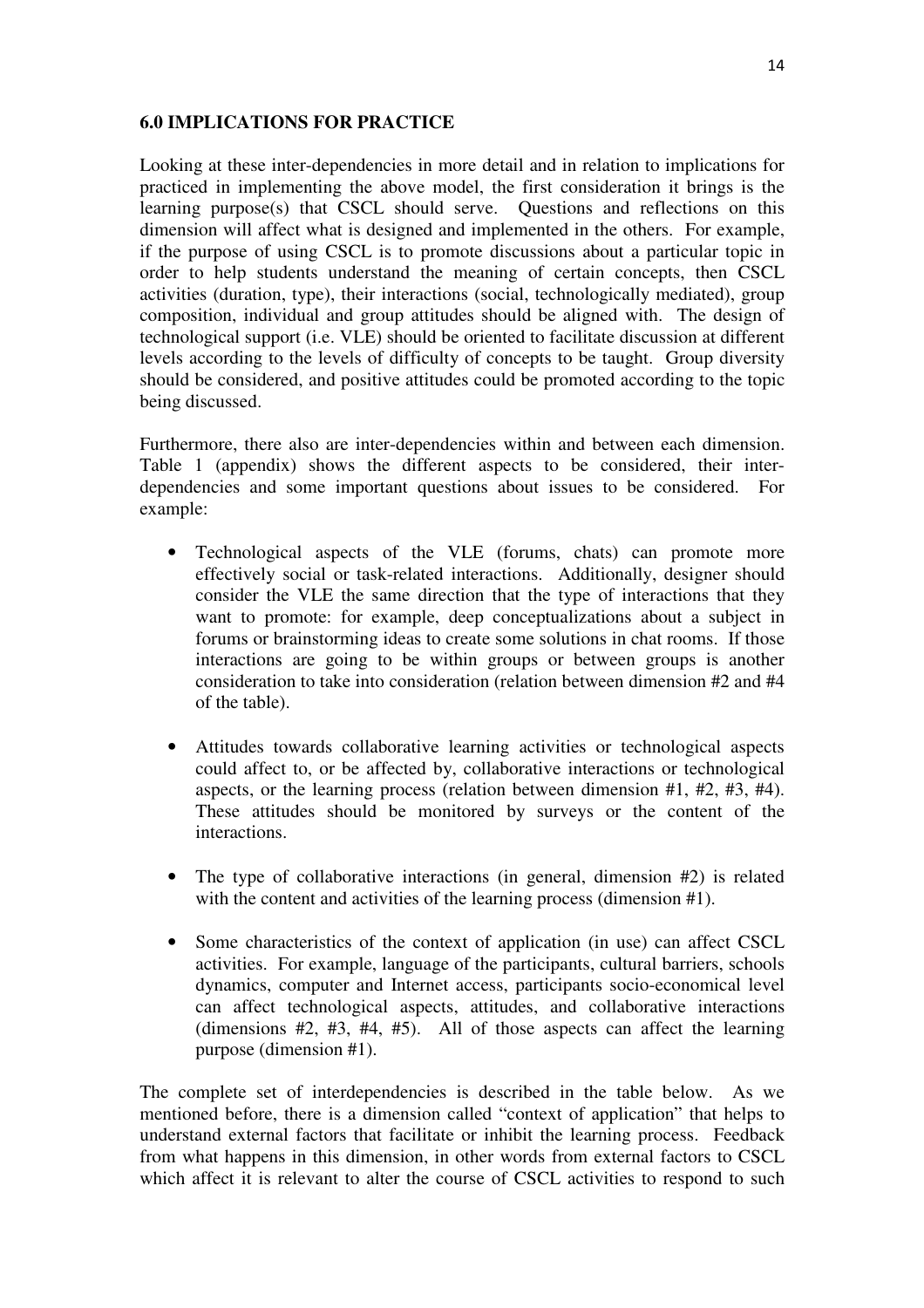factors. Regarding this particular dimension, it is important to recognize that we need to be vigilant about some of those contextual factors that can be addressed by working in the other dimensions and other factors that are out of scope of the CSCL processes. Those contextual factors should be discussed openly with the relevant actors of the CSCL process.

Regarding the aspect of discussion with relevant actors of the CSCL process, although the literature review does not precise if these points are discussed in a flexible manner (i.e. with students' participation and with the possibility of changes throughout the process), this model allows discussing these aspects with students, teachers, researchers, and designers. Our model allows analyzing learning process from different dimensions in a broad, interdependent, coherent, and flexible perspective, evaluating engagement and deep learning depending on the mentioned factors and making decisions accordingly.

Finally, the model can serve a threefold purpose. First, it can be a framework to guide the design and implementation of CSCL processes by educators, technology designers, students and other actors. Secondly, it can also help those responsible for CSCL management and improvement to analyze, monitor, and modify CSCL activities in relation to the fulfillment of the intended learning purpose(s). Thirdly, it can facilitate assessment of how CSCL is contributing to students' engagement and with it to a deeper and future degree of learning.

One potential limitation is that model assumes that by working on the identified dimensions, an emergent outcome from their interaction is that of engagement. Engagement can then be considering as emerging from the use of the model or as a result of different (and possibly separate) decisions made throughout the CSCL processes. We hope that by working on the dimensions and interactions of the model, people can have better opportunities to engage, to use and reflect on previous knowledge, to interact and collaborate and to increase their learning opportunities. There is a need to continuously monitor the progress of learning in the discussions and reflections that students engage with. Further research could enhance opportunities to enable a deeper degree of reflection about the impact of this model in practice and to facilitate its further refinement in contexts of its application.

#### **Acknowledgements**

The authors would like to thank both Universidad de los Andes and Royal Holloway, University of London for the support offered in undertaking the work reported in this paper.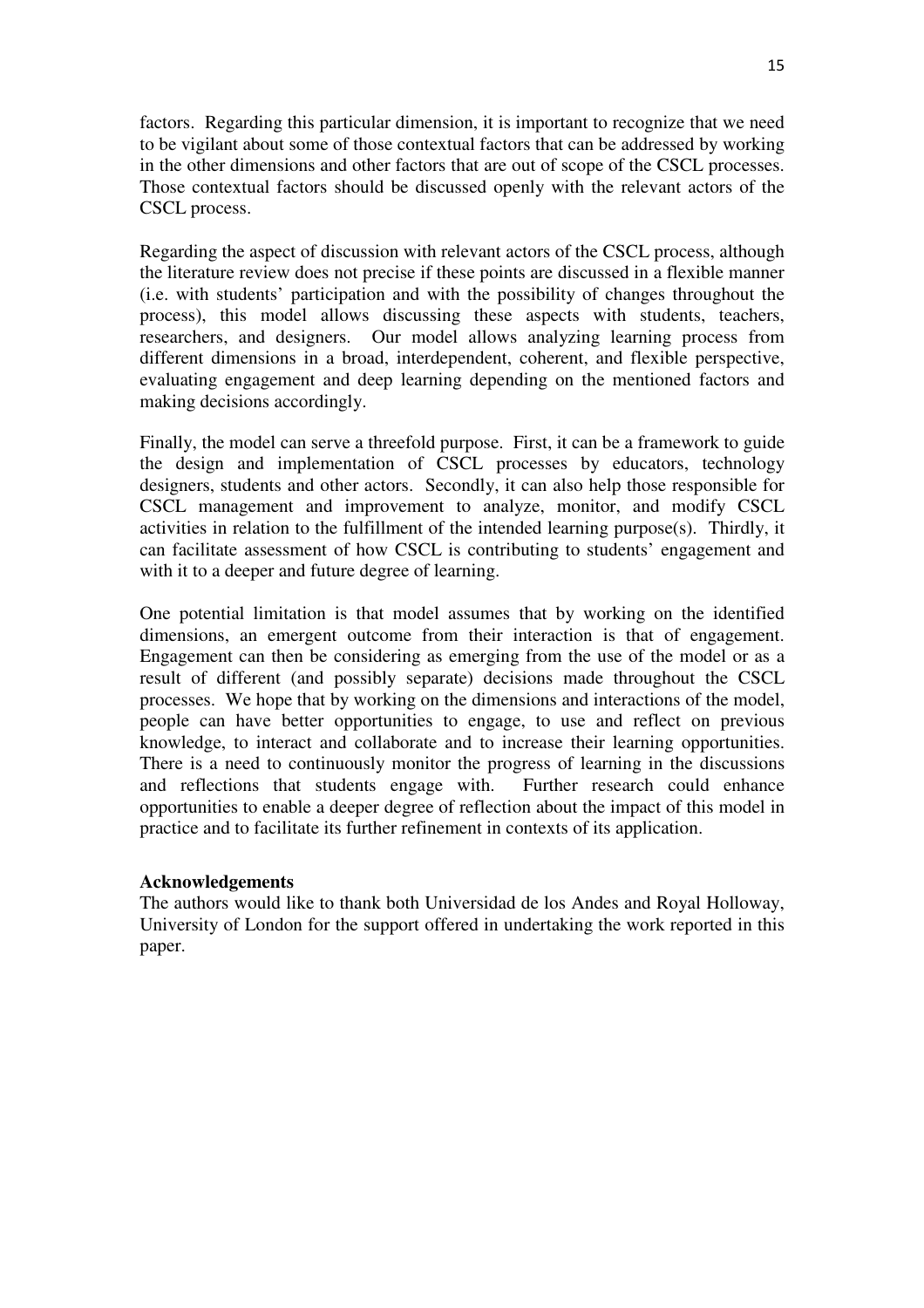|                     | Different aspects to compare learning environments |             |                       |                             |  |
|---------------------|----------------------------------------------------|-------------|-----------------------|-----------------------------|--|
| <b>Learning</b>     | <b>Place</b>                                       | <b>Time</b> | <b>Collaboration?</b> | <b>Type of "learning"</b>   |  |
| <b>Environments</b> |                                                    |             |                       | content"                    |  |
| <b>Traditional</b>  | Same                                               | Same        | Almost never          | Curriculum based            |  |
| <b>VL-DL</b>        | Different                                          | Different   | No                    | Curriculum based            |  |
| <b>VR</b>           | Same or                                            | Same or     | No                    | Learning by playing         |  |
|                     | different                                          | different   |                       |                             |  |
| <b>ALN</b>          | Different                                          | Different   | <b>Yes</b>            | Curriculum based or         |  |
|                     |                                                    |             |                       | others (topics or interest) |  |
| <b>CSCL</b>         | Different                                          | Same        | Yes                   | Curriculum based            |  |

**Figure 1.Comparison between CSCL, LN, VL, VR and Traditional Learning according to different aspects**

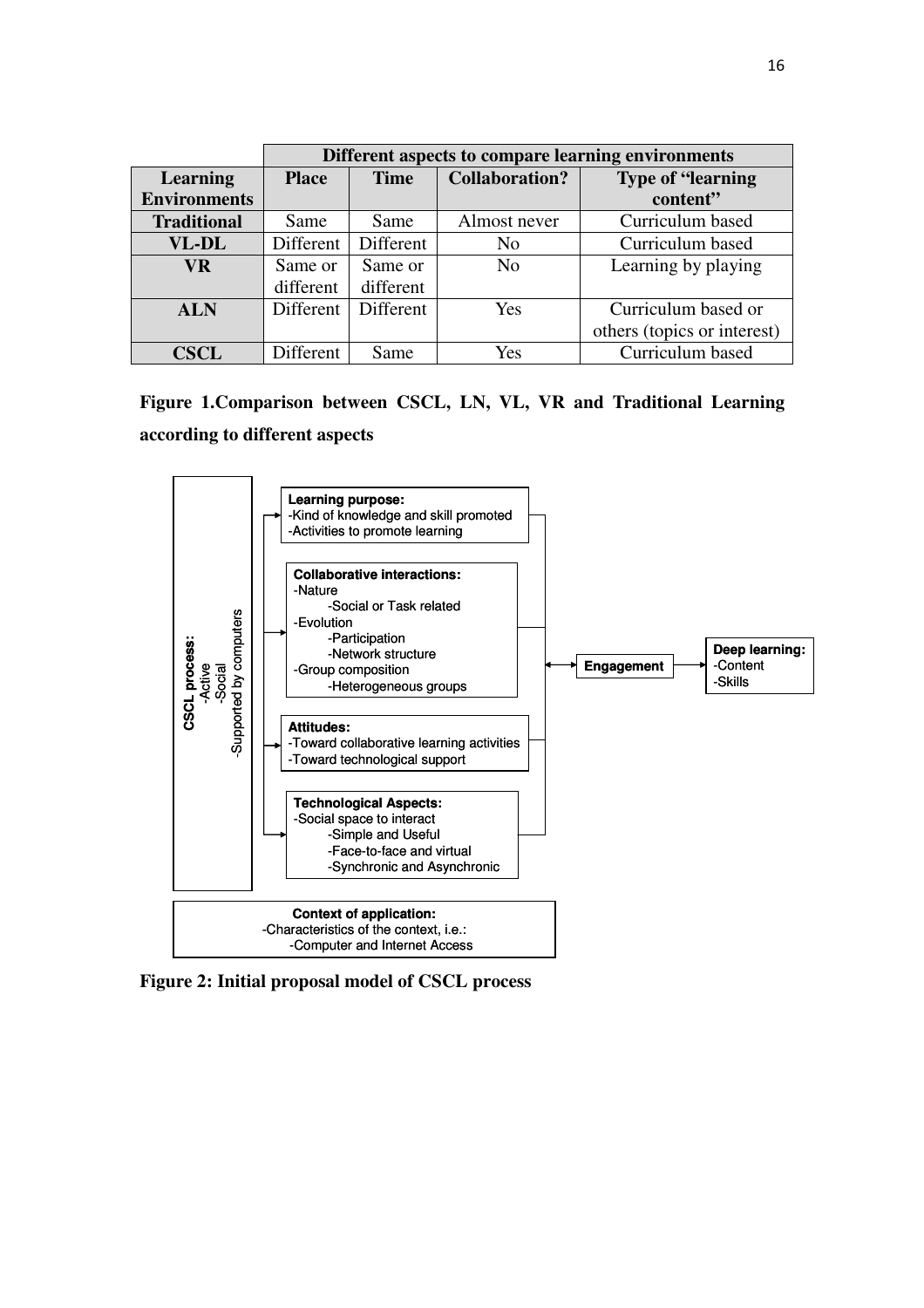| Dimen-                     | <b>Sub-dimensions</b>                                                     | Interdependencies (explanations for one direction of                                                                                                                                                                                                                                                                    | Questions – Issues to be considered in CSCL                                                                                                                                                                                                                           |
|----------------------------|---------------------------------------------------------------------------|-------------------------------------------------------------------------------------------------------------------------------------------------------------------------------------------------------------------------------------------------------------------------------------------------------------------------|-----------------------------------------------------------------------------------------------------------------------------------------------------------------------------------------------------------------------------------------------------------------------|
| sions                      |                                                                           | the relation)                                                                                                                                                                                                                                                                                                           |                                                                                                                                                                                                                                                                       |
| 1. Learning<br>purpose     | 1.1 Knowledge, skills to be<br>promoted and<br>activities related to them | $(2.1, 2.3)$ There is a need to design and analysis the<br>interactions<br>and group<br>of<br>composition<br>nature<br>accordingly, to guarantee the CSCL objective.                                                                                                                                                    | What is the objective (knowledge and skills to be<br>promoted) of the CSCL that is going to be<br>implemented?<br>What activities are more appropriate to promote that                                                                                                |
|                            |                                                                           |                                                                                                                                                                                                                                                                                                                         | objective?<br>Are the other dimensions aligned to the learning<br>purpose(s) being pursued?                                                                                                                                                                           |
|                            | 2.1 Nature of interactions                                                | (2.2) The evolution of interaction should inform about<br>the changes or patterns in the nature of interactions.                                                                                                                                                                                                        | Are going to be pre-established categorization of<br>interactions or not? If yes, what kind of categories<br>should be promoted?<br>How can it be characterized those interactions<br>categories?                                                                     |
| Collaborative interactions | 2.2<br>Evolution<br>of<br>interactions                                    | (3.1, 3.2) The evolution of interactions (which are<br>related to nature of interactions) can inform about<br>changes in attitudes towards the whole CSCL process.<br>(5.1) The evolution of interactions can be affected by<br>contextual factors (socio-economical level, different<br>cultural backgrounds).         | Is there any evolution pattern in interactions? If there<br>is any, how can it tell us about attitudes, engagement,<br>deep learning?<br>Participation and different roles in the network (central<br>actors) are related to attitudes, engagement, deep<br>learning? |
| $\dot{\mathbf{c}}$         | 2.3 Group composition                                                     | (2.1, 2.2) Different group composition can affect the<br>nature and evolution of interactions based on gender,<br>new group-mates, etc.<br>(3.1) Group composition also can affect attitudes toward<br>CSCL activities.<br>(5.1) Contextual factors can influence the way the<br>decision of group composition is made. | How can groups be organized?<br>What should be the criteria to compose groups?<br>How can the impact of group on learning be<br>measured?                                                                                                                             |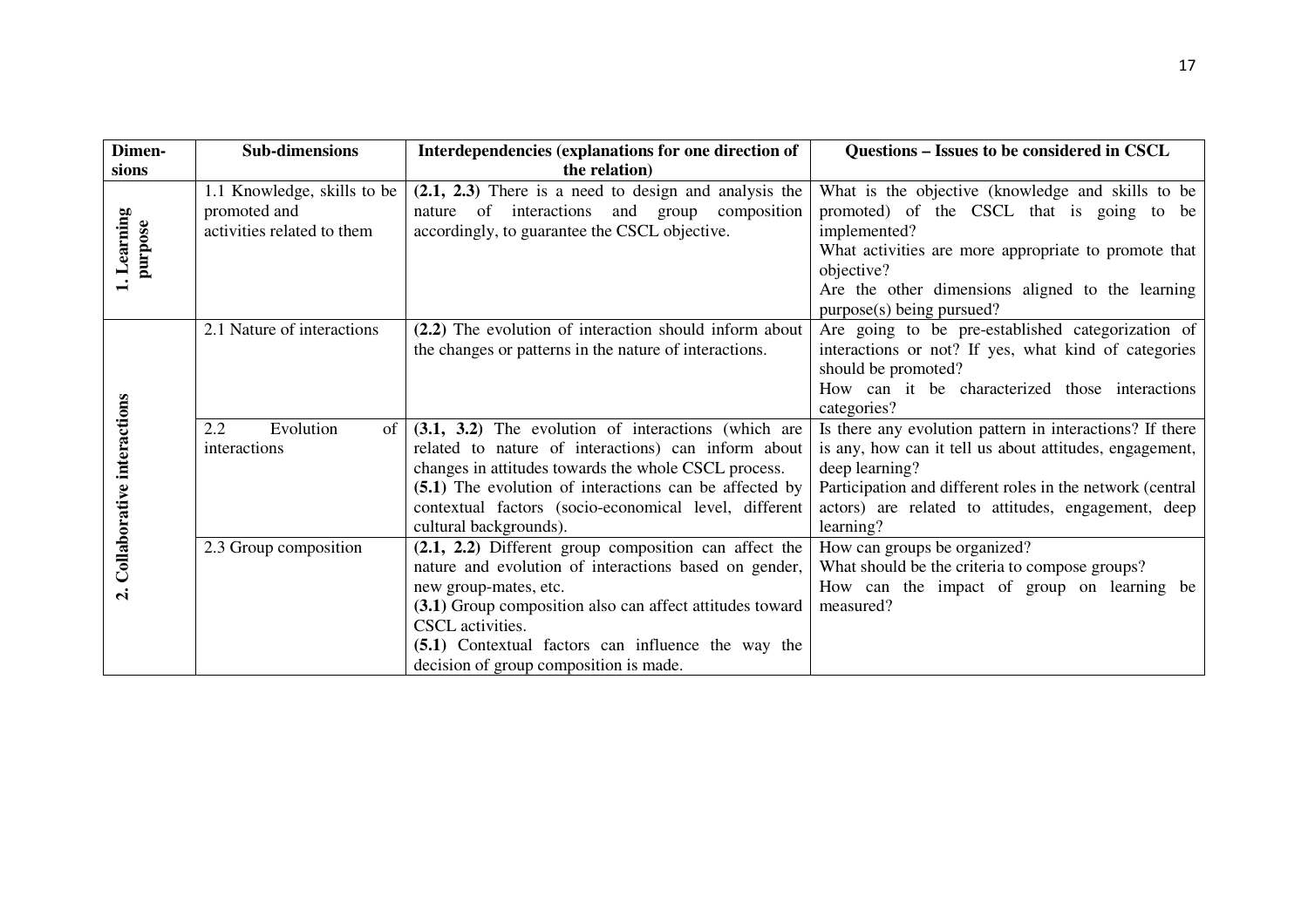|                              | 3.1 Toward collaborative    | (1.1) Attitudes toward CSCL activities are related to                           | What are the students' attitudes toward collaborative                        |
|------------------------------|-----------------------------|---------------------------------------------------------------------------------|------------------------------------------------------------------------------|
|                              | learning activities         | learning purpose and the way that purpose is promoted                           | learning activities?                                                         |
|                              |                             | by the activities.                                                              | What are the students' attitudes toward the learning                         |
|                              |                             | (3.2) Attitudes toward CSCL activities can be related to                        | purpose?                                                                     |
|                              |                             | technological aspects (no pedagogical) of CSCL.                                 | How can we monitor the evolution of those attitudes?                         |
| Attitudes                    |                             | (5.1) Contextual factors can influence the attitudes<br>toward CSCL activities. | What kind of activities should be designed to promote<br>positive attitudes? |
|                              | 3.2 Toward technological    | (4.1) Attitudes toward technological aspects are related,                       | What are the students' attitudes toward technological                        |
|                              | aspects                     | in fact, with those technological aspects being a way                           | aspects of CSCL activities?                                                  |
|                              |                             | used by the learners to show their satisfaction about the                       | How can we monitor the evolution of those attitudes?                         |
|                              |                             | computer support.                                                               | What kind of activities should be designed to promote                        |
|                              |                             | (5.1) Contextual factors can influence the attitudes                            | positive attitudes?                                                          |
|                              |                             | toward technological aspects.                                                   |                                                                              |
|                              | 4.1 Social space:           | (1.1) The computer support to be designed should be                             | How should be the VLE designed to support the CSCL                           |
|                              | -simple and useful          | aligned with the CSCL purpose and activities.                                   | purpose and activities?                                                      |
| Technological                | -face-to-face and virtual   | $(2.1, 2.2, 2.3)$ Technological aspects should be                               | What kind of interactions should be allowed (face-to-                        |
| aspects                      | -asynchronic<br>and         | considered to guarantee collaborative interactions in                           | face, virtual, asynchronic, synchronic, or blended)?                         |
|                              | synchronic                  | groups<br>(5.1) Contextual factors can influence the technological              | How should be the VLE support to monitor activities?                         |
|                              |                             | aspects to be designed.                                                         |                                                                              |
| 4.                           |                             |                                                                                 |                                                                              |
|                              |                             |                                                                                 |                                                                              |
|                              | Factors such as different   | (1.1) The learning purpose (CSCL content<br>and                                 | What kind of considerations should be taking into                            |
|                              | socio-economic              | activities) should be having into account contextual                            | account regarding the context of application of CSCL                         |
|                              | background, different types | factors to make the decisions and monitor accordingly.                          | activities (i.e. technological access, different socio-                      |
|                              | of classes and schools'     |                                                                                 | economical level of participants, class dynamics)?                           |
|                              | dynamics                    |                                                                                 | Can these factors be addressed by working in the                             |
| 5. Context of<br>application |                             |                                                                                 | previous other dimensions? Which of these can be                             |
|                              |                             |                                                                                 | managed, or out of the scope of the CSCL processes or<br>activities?         |
|                              |                             |                                                                                 |                                                                              |

**Appendix: Table 1. Dimensions of the CSCL process to take into consideration in the design and analysis**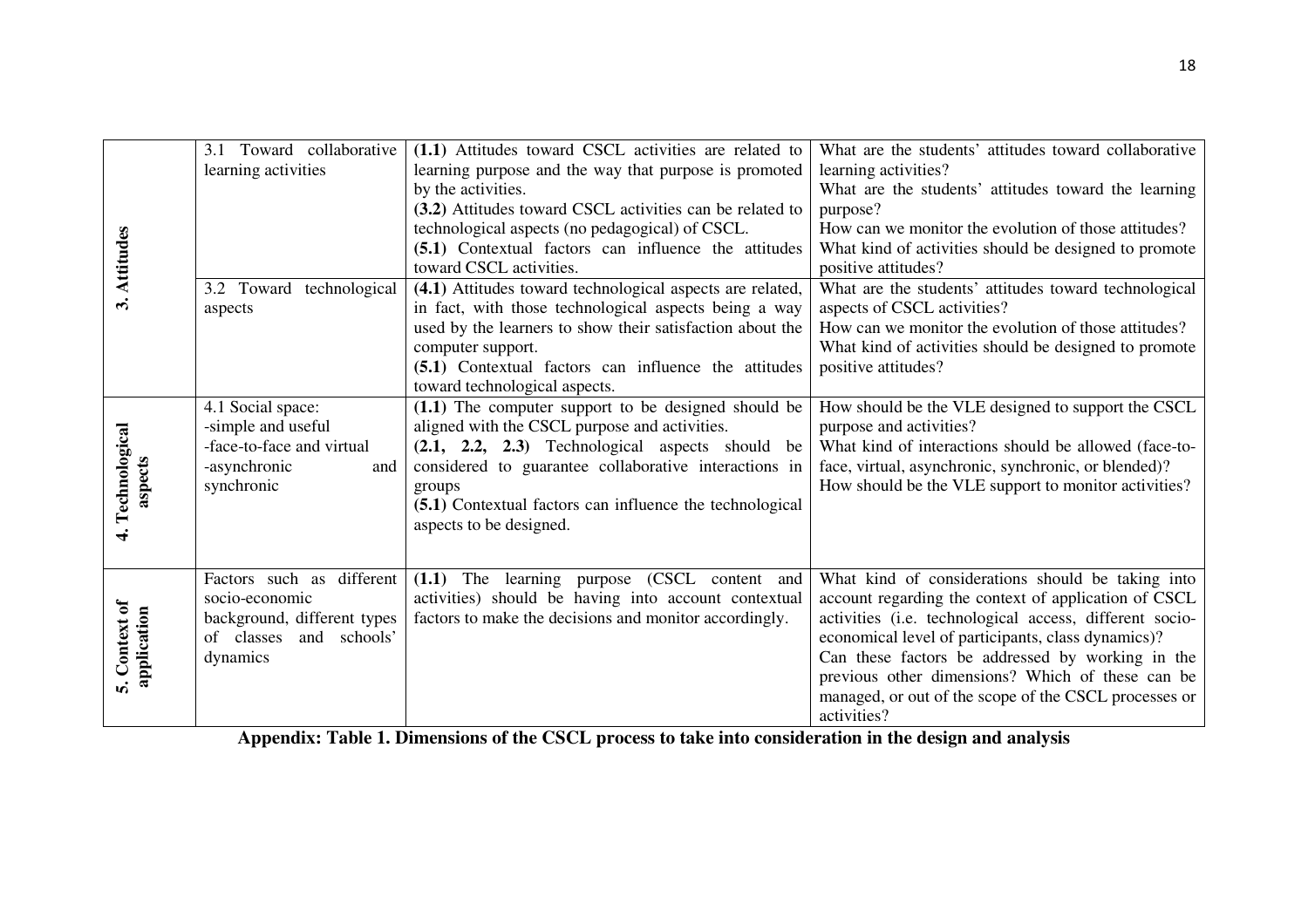#### **REFERENCES**

**Ackoff, R.** (1981). *Creating the Corporate Future: Plan or to be Planned for*. New York: John Wiley and Sons.

**Alexander, P. M.** (2006). Virtual teamwork in very large undergraduate classes. *Computers & Education*, 47(2), 127-147.

**Allan, B.** (2002). *E-learning and Teaching in Library and Information Systems*. London: Facet: London, UK.

**Arbaugh, J., Benbunan-Fich, R**. (2006). An Investigation of Epistemological and Social Dimensions of Teaching in Online Learning Environments. *Academy of Management Learning and Education*, 5 (4), 435-447.

**Arbaugh, J.B., Desai, A., Rau, B, Sridhar, B.S.** (2010). A review of research on online and blended learning in the management disciplines: 1994-2009. *Organization Management Journal*, 7, 39-55.

**Arbaugh, J.B., Godfrey, M.R., Johnson, M., Pollack, B.L., Niendorf, B., Wresch, W.** (2009). Research in online and blended learning in the business disciplines: key findings and possible future directions. *Internet and Higher Education*, 12, 71-87. **Banathy, B**. (1992). *A Systems View of Education: Concepts and Principles for* 

*Effective Practice*. The US: Educational Technology Publications Inc.

**Benbunan-Fich, R., Hiltz, S.** (1999). Impacts of Asynchronous Learning Networks on Individual and Group Problem Solving: A field experiment. Group *Decision and Negotiation*, 8, 409-426.

**Bielaczyc, K.** (2001) Designing social infrastructure: The challenge of building computer-supported learning communities. In P. Dillenbourg, A. Eurelings, & K. Hakkarainen (Eds.), *European Perspectives on Computer-Supported Collaborative Learning.* The proceedings of the First European Conference on Computer-Supported

Collaborative Learning. Germany: University of Maastricht. Bordogna, C., Albano, E. (2001). Theoretical Description of Teaching-Learning Processes: A Multidisciplinary Approach. The American Physical Society. *Physical* 

*Review Letters*, 87 (11), 118701. **Capra, F**. (1996). *The Web of Life: A New Scientific Understanding of Living Systems*. New York: Anchor Books.

**Checkland, P.B**. (1981). *Systems Thinking, Systems Practice* New York: John Wiley & Sons Ltd

**Cho, H., Gay, G., Davidson, B., Ingraffea, A**. (2007). Social networks, communication styles, and learning performance in a CSCL community. *Computers & Education*, 49, 309-329.

**Clayborne, M., Steefeldt, C**. (1991). The relationship between the attitudes of urban students and mothers toward computers. *The journal of negro education*, 60 (1), 78-84. **Córdoba, J.R.** (2009). *Systems practice in the information society*. New York: Taylor and Francis (Routledge).

**Daradoumis, T., Martínez-Monés, A., Xhafa, F.** (2006). A layered framework for evaluating on-line collaborative learning interactions. *International Journal of Human-Computer Studies*, 64, 622-635.

**De Laat, M., Lally, V.** (2003). Complexity, theory and praxis: researching collaborative learning and tutoring processes in a networked learning community. *Instructional Science*, 31, 7-39.

**De Laat, M., Lally, V.** (2005). Investigating group structure in CSCL: some new approaches*. Information Systems Frontiers*, 7 (1), 13-25.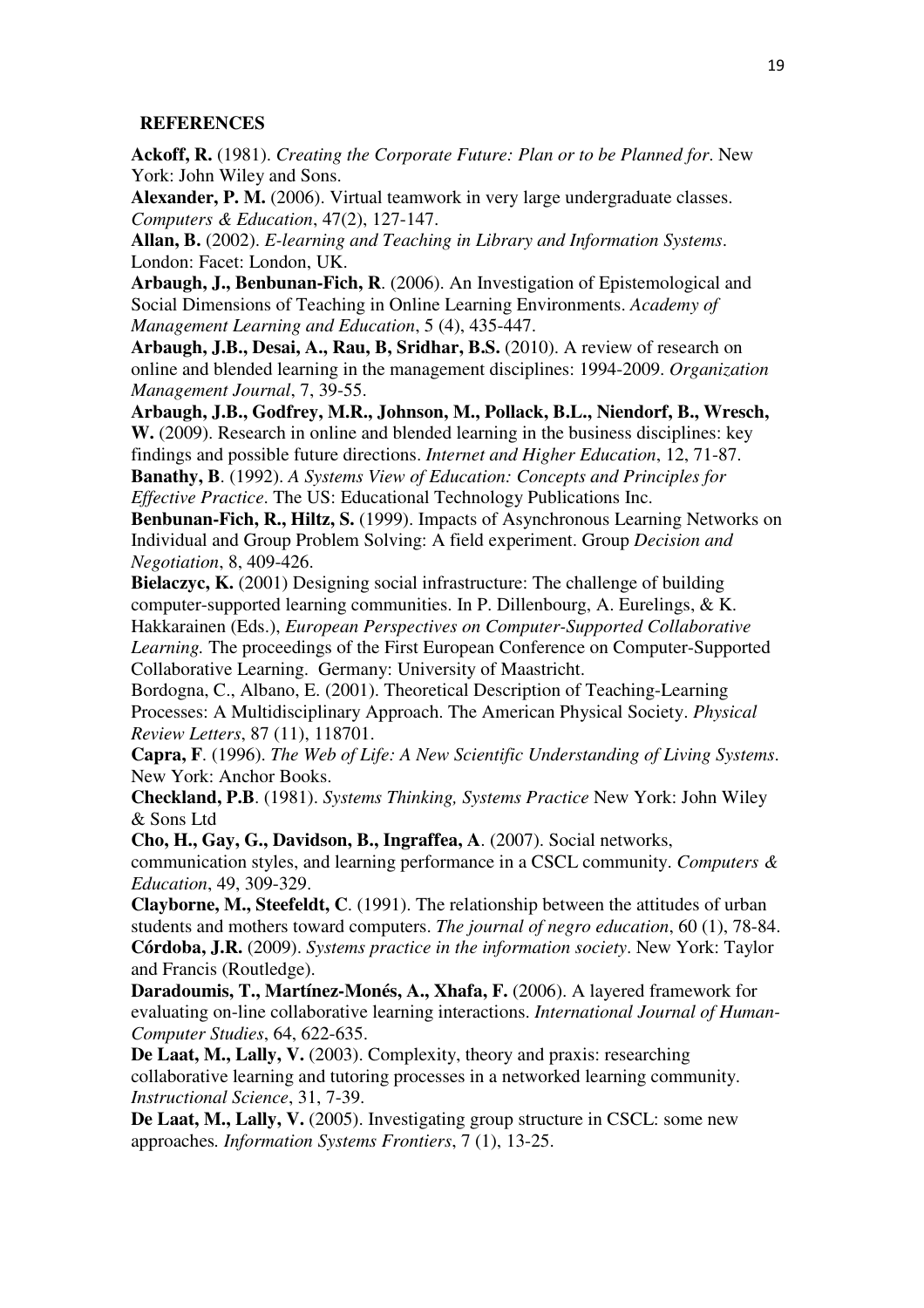**De Laat, M., Lally, V., Lipponen, L., & Simons, R-J**. (2006). Online teaching in networked learning communities: a multimethod approach to studying the role of the teacher. *Instructional Science*, 35, 257-286.

**Dewiyanti, S., Brand-Gruwel, S., Jochems, W., Broers, N.** (2007). Students' experiences with collaborative learning in asynchronous computer-supported collaborative learning environments. *Computers in Human Behavior*, 23, 496-514.

**Dillenbourg P.** (1999) What do yuo mean by collaborative leraning?. In P. Dillenbourg (Ed) *Collaborative-learning: Cognitive and Computational Approaches*. (pp.1-19). Oxford: Elsevier.

**Dillenbourg, P., Baker, M., Blaye, A., O'Malley, C**. (1996). The evolution of research on collaborative learning. In E. Spada and P. Reiman (Eds). *Learning in Humans and Machine: Towards an interdisciplinary learning science.* Oxford: Elsevier, 189-211.

**Ertmer, P. A., Newby, T. J.** (1993). Behaviorism, cognitivism, constructivism: Comparing critical features from an instructional design perspective. *Performance Improvement Quarterly*, 6 (4), 50-70.

**Finegold, A., Cooke, L**. (2006). Exploring the attitudes, experiences and dynamics of interaction in online groups. *Internet and Higher Education*, 9, 201-215.

**Flavell, J.** (1979). Metacognition and cognitive monitoring: A new area of cognitivedevelopmental inquiry. *American Psychologist*, 34(10), 906-911.

**Gallivan, M., Benbunan-Fich, R.** (2005). A framework for analyzing levels of analysis issues in studies of e-collaboration. *IEEE Transactions on Professional Communication*, 48, (1), 87-104.

**Galvis, A**. (1998). Ambientes virtuales para participar en la sociedad del conocimiento. *Informática Educativa*, 11 (2), 247-260.

**Graham, C.** (2002). Factors for effective learning groups in face-to-face and virtual environments. *The Quarterly Review of Distance Education*, 3 (3), 307-319.

**Hara, N., Bonk, C., Angeli, C.** (2000). Content analysis of online discussion in an applied educational psychology course*. Instructional Science*, 28, 115-152.

**Harasim, L., Hiltz, S., Turoff, M., & Teles, L**. (1995). Learning Networks. Cambridge, MA: MIT Press.

**Haythornthwaite, C**. (2001). Exploring multiplexity: Social networks structures in a computer-supported distance learning class. *The Information Society*, 17, 211-226.

**Helme, S., Clarke, D**. (2001). Cognitive engagement in the mathematics classroom. In David Clarke (ed). *Perspectives on Practice and Meaning in Mathematics and Science classrooms.* The Netherlands: Kluwer Academic Publishers.

**Hergenhahn, B.R., Olson, M.H.** (1997). *An Introduction to Theories of Learning*. Fifth Edition. Upper Saddle River, New Jersey (the US): Prentice Hall.

**Hiltz, S., & Turoff, M.** (2002). What makes learning network effective? *Communications of the ACM*, 45(4), 56-59.

**Homans, G.** (1957). *The Human Group*. London: Routledge and Kegan and Paul. **Hurme, T., Järvelä, S**. (2005). Student's activity in computer-supported collaborative problem solving in mathematics. *International Journal of Computers for Mathematical Learning*, 10, 49-73.

**Hurme, T., Palonen, T., Järvelä, S**. (2006). Metacognition in joint discussions: an analysis of the patterns of interaction and the metacognitive content of the networked discussions in mathematics. *Metacognition Learning*, 1, 181-200.

ICFES. (2009). *Resultados de Colombia en TIMSS 2007. Resumen Ejecutivo*. Colombia: Ministerio de Educación Nacional.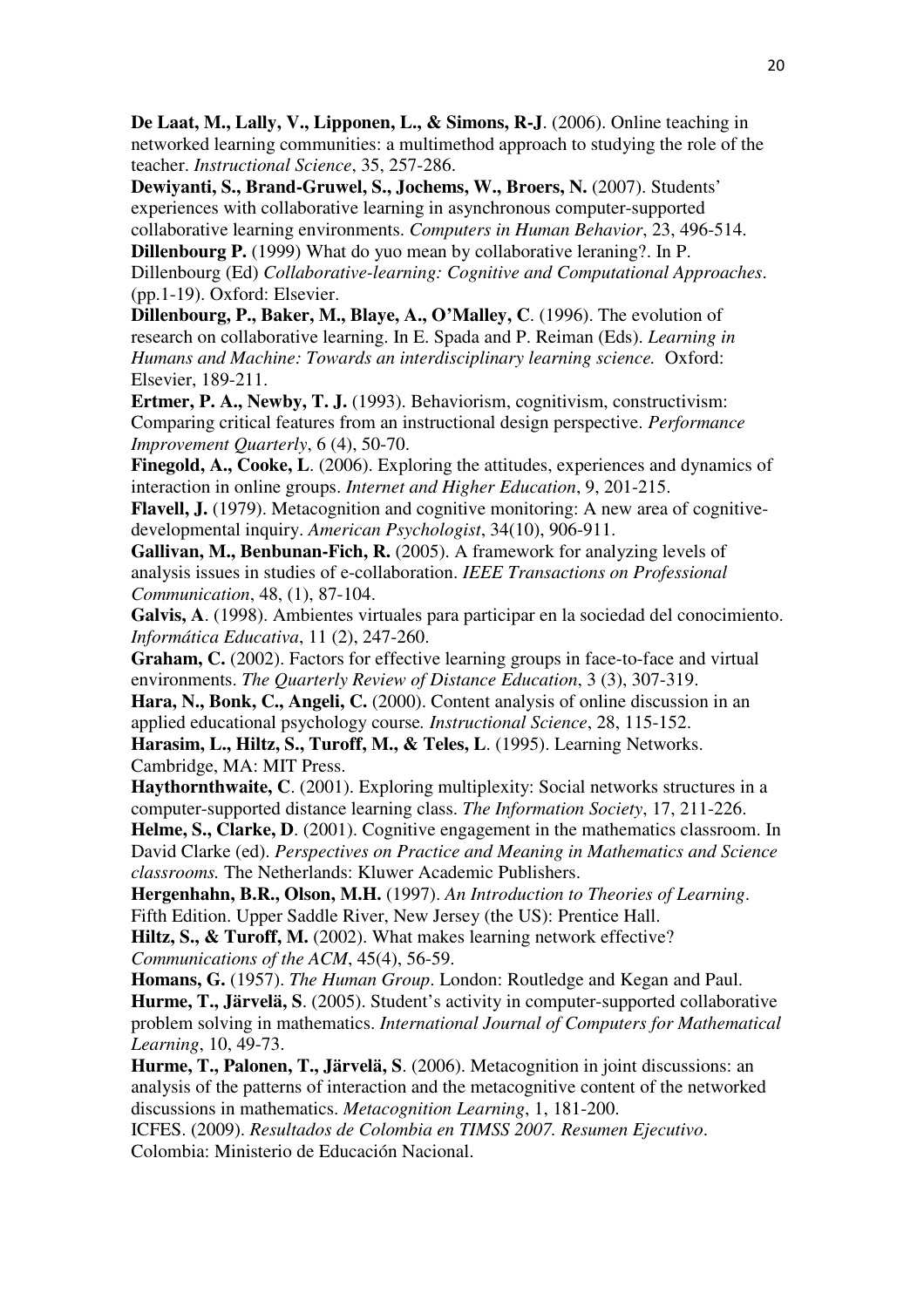**Imhof, M.,Vollmeyer, R., Beierlein, C.** (2006). Computer use and the gender gap: The issue of access, use, motivation, and performance. *Computers in Human Behaviour*, 23, 2823-2837.

**Jackson, M.C**. (2003). *Creative Holism: Systems Thinking for Managers*. Chichester: John Wiley and Sons.

**Johnson, D. W., & Johnson, R.** (1999). Learning together and alone: Cooperative, competitive, and individualistic learning. Boston: Allyn & Bacon. (First edition, 1975). **Kreijns, K. Kirschner, P., & Jochems, W.** (2003). Identifying the pitfalls for social interaction in computer-supported collaborative learning environments: a review of the

research. *Computers in Human Behavior*, *19*, 335-353.

**Kreijns, K., Kirschner, P., Jochems, W., Van Buuren, H.** (2004). Determining sociability, social space, and social presence in (a)synchronous collaborative groups. *CyberPsychology & Behavior*, 7 (2), 155-172.

**Kirschner, P. A., Martens, R. L., Strijbos, J. W.** (2004). CSCL in Higher Education: A framework for designing multiple collaborative environments. In J.W. Strijbos, P. A. Kirschner, R. L. Martens (Eds). What We Know About CSCL. The US: Kluwer Academic Publishers.

**Lehtinen, E**. (2003). Computer-supported collaborative learning: An approach to powerful learning environments. In E. De Corte, L. Verschaffel, N. Entwistle & J. Van Merriëboer (Eds), *Unravelling basic components and dimensions of powerful learning environments*. London: Elsevier.

**Lipponen, L**. (2002). Exploring foundations for computer-supported collaborative learning. *Proceedings of the Conference on Computer Support for Collaborative Learning: Foundations for a CSCL Community.* Boulder (Colorado, the US): , January  $07 - 11$ .

**Lipponen, L., Rahikainen, M., Lallimo, J., Hakkarainen, K.** (2003). Patterns of participation and discourse in elementary students' computer-supported collaborative learning. *Learning and Instruction*, 13, 487-509.

**London, M., Sessa, V**. (2007). How groups learn, continuously. *Human Resource Management,* 46:651-669.

**Markauskaite, L**. (2006). Towards an integrated analytical framework of information and communications technology literacy: from intended to implemented and achieved dimensions. *Information Research: An International Electronic Journal*, 11(3).

**Markauskaite, L**. (2007). Exploring the structure of trainee teachers' ICT literacy: the main components of, and relationships between, general cognitive and technical capabilities. *Educational Technology Research and Development*, 55(6), 547–572. **Midgley, G.** (2000). *Systemic Intervention: Philosophy, Methodology and Practice*. New York: Kluwer Academic/Plenum.

**National Research Council.** (2000). How People Learn: Expanded Edition- Brain, Mind, Experience, and School. Bransford, J.D., Brown, A.L., Cocking, R.R., Donovan, M.S., Pellegrino, J.W. (Eds). Washington D.C (the US): National Academy Press. Newman, D. R., Johnson, C. Webb, B., Cochrane, C. (1997). Evaluating the quality of learning in computer supported cooperative learning. *Journal of The American Society for Information Science,* 48(6), 484–495.

**Newman, B.M., Newman, P.R.** (2007). *Theories of Human Development*. New Jersey (the US): Lawrence Erlbaum Associates Inc.

**Page, S.E.** (2007) *The Difference: How the Power of Diversity Creates Better Groups, Firms, Schools, and Societies*. New York: Princeton University Press.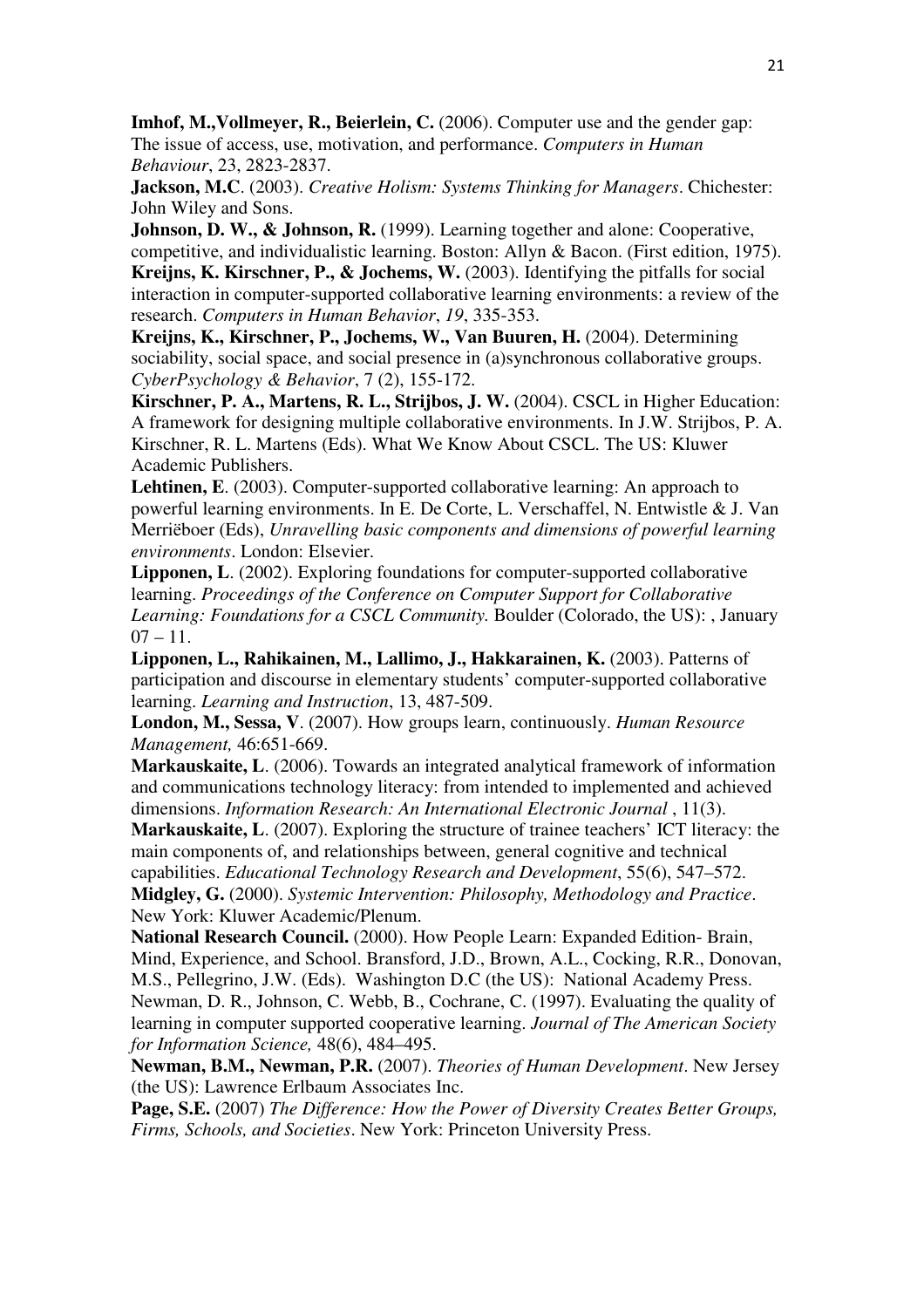**Roberts, T. S**. (2005). Computer-supported collaborative learning: An introduction. In: Roberts, T.S. (Ed). *Computer-Supported Collaborative Learning in Higher Education*. Hershey (PA, the US): IGI Global..

**Salkind, N.J.** (2004). *An Introduction to Theories of Human Development*. Thousand Oaks (Calif, the US): Sage Publications.

**Sanz, L.** (2003). Análisis de redes sociales: o cómo representar las estructuras sociales subyacentes. *Apuntes de Ciencia y Tecnología*, 7, 21-29.

**Schoenfeld, A.H.** (1992). Learning to think mathematically: Problem solving, metacognition, and sense-making in mathematics. In D. Grouws (Ed.), *Handbook of Research on Mathematics Teaching and Learning*. New York: MacMillan, 334-370. Sharda, R. Romano, N., Lucca, J., Weiser, M., Scheets, G., Chung, J-M., Sleezer, C. (2004). Foundation for the study of computer-supported collaborative learning requiring immersive presence. *Journal of Management Information Systems*, 20 (4), 31-63.

**Sheremetov, L., Guzmán, A**. (2002). EVA: an interactive Web-based collaborative learning environment. *Computers & Education,* 39, 161–182.

Slavin, R.E. (1995). *Cooperative Llearning: Theory, Research, and Practice*. Boston, MA: Allyn & Bacon.

**Stahl, G., Koschmann, T., & Suthers, D**. (2006). Computer-supported collaborative learning: An historical perspective. In R. K. Sawyer (Ed.), Cambridge Handbook of the Learning Sciences. Cambridge (UK): Cambridge University Press, pp. 409-426.

**Strijbos, J. W., Kirschner, P. A., Martens, R. L**. (2004). What we know about CSCL..and what we do not (but we need to) know about CSCL. In J.W. Strijbos, P. A. Kirschner, R. L. Martens (Eds). *What We Know About CSCL*. The US: Kluwer Academic Publishers.

**Strijbos, J., Martens, R., Jochems, W**. (2004). Designing for interaction: Six steps to designing computer-supported group-based learning. *Computers & Education*, 42, 403- 424.

**Suthers, D. D.** (2006). Technology affordances for inter-subjective meaning making: A research agenda for CSCL. *International Journal of Computer-Supported Collaborative Learning***, 1(3), 315-337.** 

**Ulrich, W.** (1983). *Critical Heuristics of Social Planning: A New Approach to Practical Philosophy.* Berne: Haupt.

**UNESCO**. 2004. Las tecnologías de la información y la comunicación en la formación docente. Guía de Planificación. Paris: UNESCO, retrieved March 12th, 2010 from: http://unesdoc.unesco.org/images/0012/001295/129533s.pdf

**Wasserman S., Faust K**. (1994). Social Network Analysis: Methods and Applications. UK: Cambridge University Press.

**Webb, N. M., Mastergeorge, A**. (2003). Promoting effective helping behavior in peerdirected groups. *Internacional Journal of Educational Research* 39, 73-79.

Yuan, Y., & Gay, G. (2006). Homophily of network ties and bonding and bridging social capital in computer-mediated distributed teams. *Journal of Computer-Mediated Communication*, 11(4), 1062-1084.